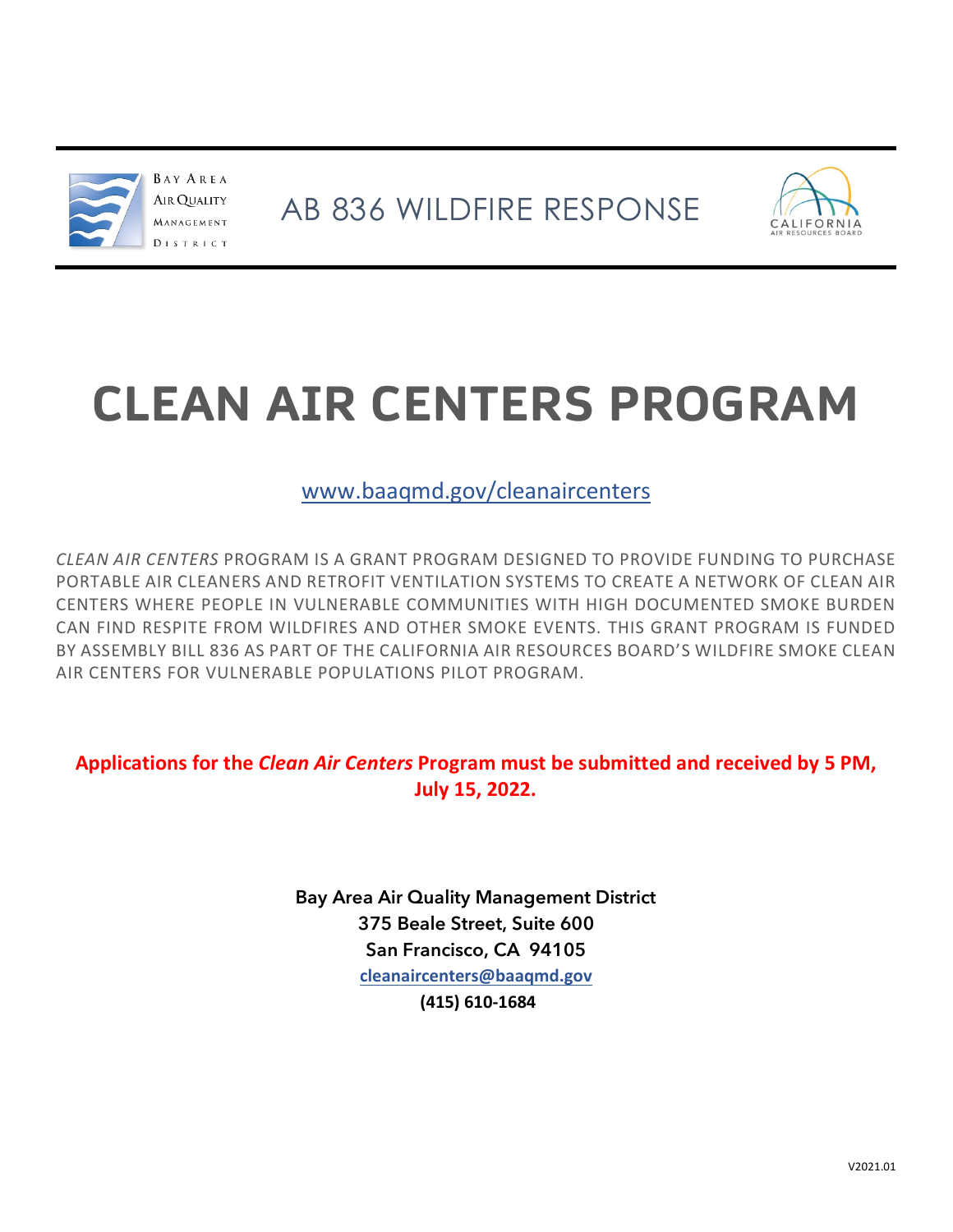# **TABLE OF CONTENTS**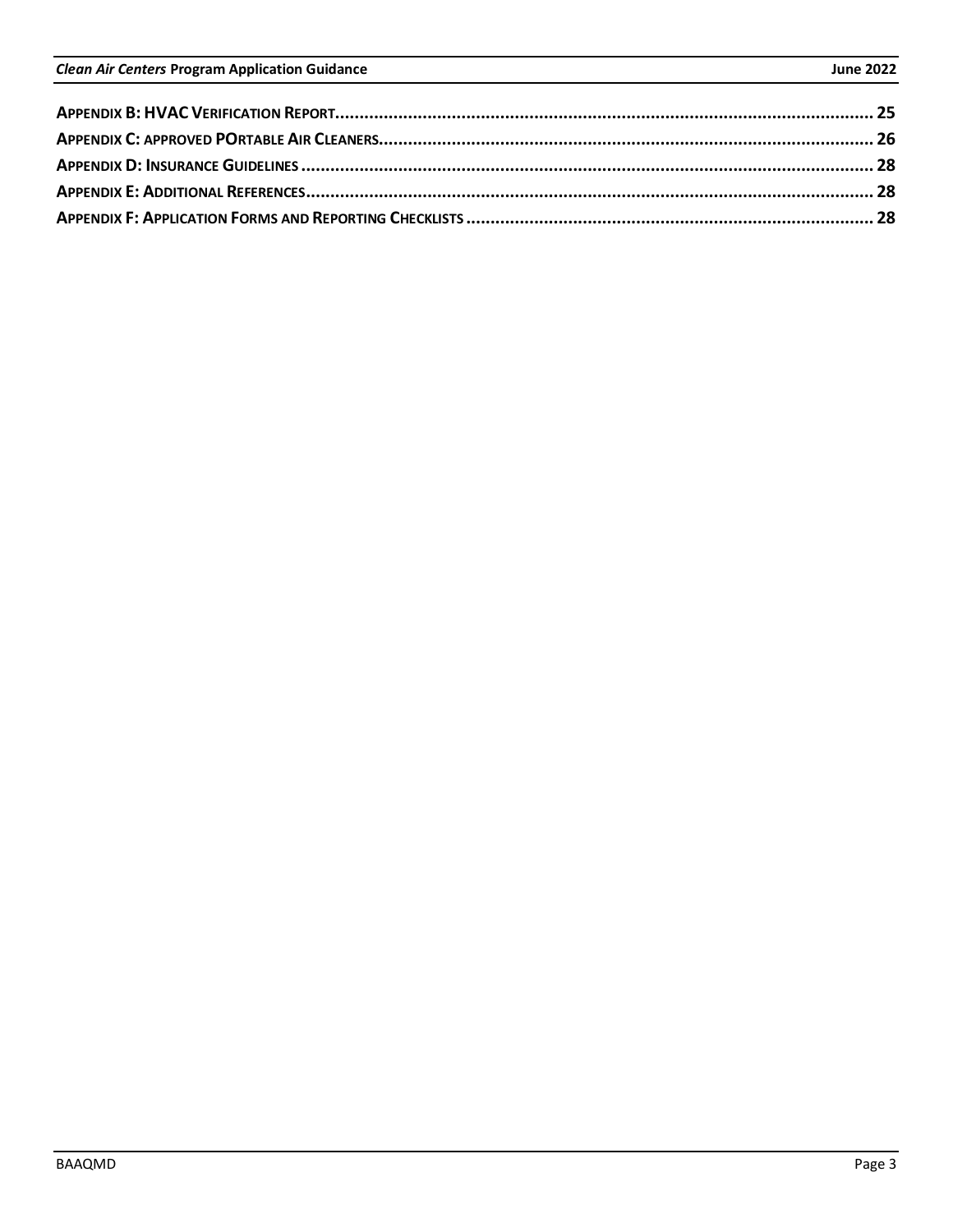# <span id="page-3-0"></span>**DEFINITIONS**

#### **AB836:** Assembly Bill 836 (AB 836)

**AB617:** Assembly Bill 617 (AB 617) authorized in 2017, directs the state, in consultation with local air districts, to select communities that have a high cumulative exposure burden to air pollution. Once selected, these communities will work with the local air districts on community emission reduction programs and/or air quality monitoring campaigns. The following are selected communities or future communities for consideration in the nine-county Bay Area**:** 

**Table 1: Bay Area Air Quality Management District AB617 Communities and Future Communities for Consideration**

| West Oakland                                                                                                                                                                  | Richmond-San Pablo | East Oakland/San Leandro | Eastern San Francisco |  |
|-------------------------------------------------------------------------------------------------------------------------------------------------------------------------------|--------------------|--------------------------|-----------------------|--|
| Pittsburg-Bay Point                                                                                                                                                           | San Jose           | Tri-Valley area          | Vallejo               |  |
| For more information on AB617, please visit the Community Health Protection Program webpage at<br>https://www.baaqmd.gov/community-health/community-health-protection-program |                    |                          |                       |  |

**[CalEnviroScreen](https://experience.arcgis.com/experience/11d2f52282a54ceebcac7428e6184203/page/home/) 4.0:** a screening tool used to help identify communities disproportionately burdened by multiple sources of pollution and with population characteristics that make them more sensitive to pollution.

**Historically Underserved Communities:** Census tracts scoring within the top 30% of [CalEnviroScreen Percentile Score](https://arcg.is/1SqeL9) (i.e. 70-100%)

**Smoke Burdened Communities:** Areas experiencing multiple days at or above EPA's "Unhealthy" category of AirNow Air Quality Index (or Air Quality Index of 151 or higher) in the past five years.

**Executed Funding Agreement:** Contract that has been signed by both the Grantee and the Air District and contains all terms and conditions for the approved project. *Funding agreements are sent to the Grantee for execution typically within one month following the Notice of a Proposed Award. Any work performed prior to the full execution of a funding agreement is not eligible for funding or reimbursement.*

**Certified TAB Technician:** A technician certified to perform testing, adjusting, and balancing of HVAC systems by the Associated Air Balance Council (AABC), the National Environmental Balancing Bureau (NEBB), or the Testing, Adjusting and Balancing Bureau (TABB).

**HEPA:** High Efficiency Particulate Air Filter

**HVAC:** Heating, Ventilation, and Air Conditioning

**HVAC Assessment Report:** A report prepared by a Qualified Testing Personnel or Qualified Adjusting Personnel for review by a Licensed Professional.

**HVAC Verification Report:** A report prepared by an awardee upon completion of all work funded by the AB 836 pilot program.

**Licensed Professional:** A professional eligible under Division 3 (commencing with Section 5000) of the Business and Professions Code in the applicable classification to perform system design, construction, or installation of features, materials, components, or manufactured devices for mechanical systems.

**MERV:** Minimum Efficiency Rating Value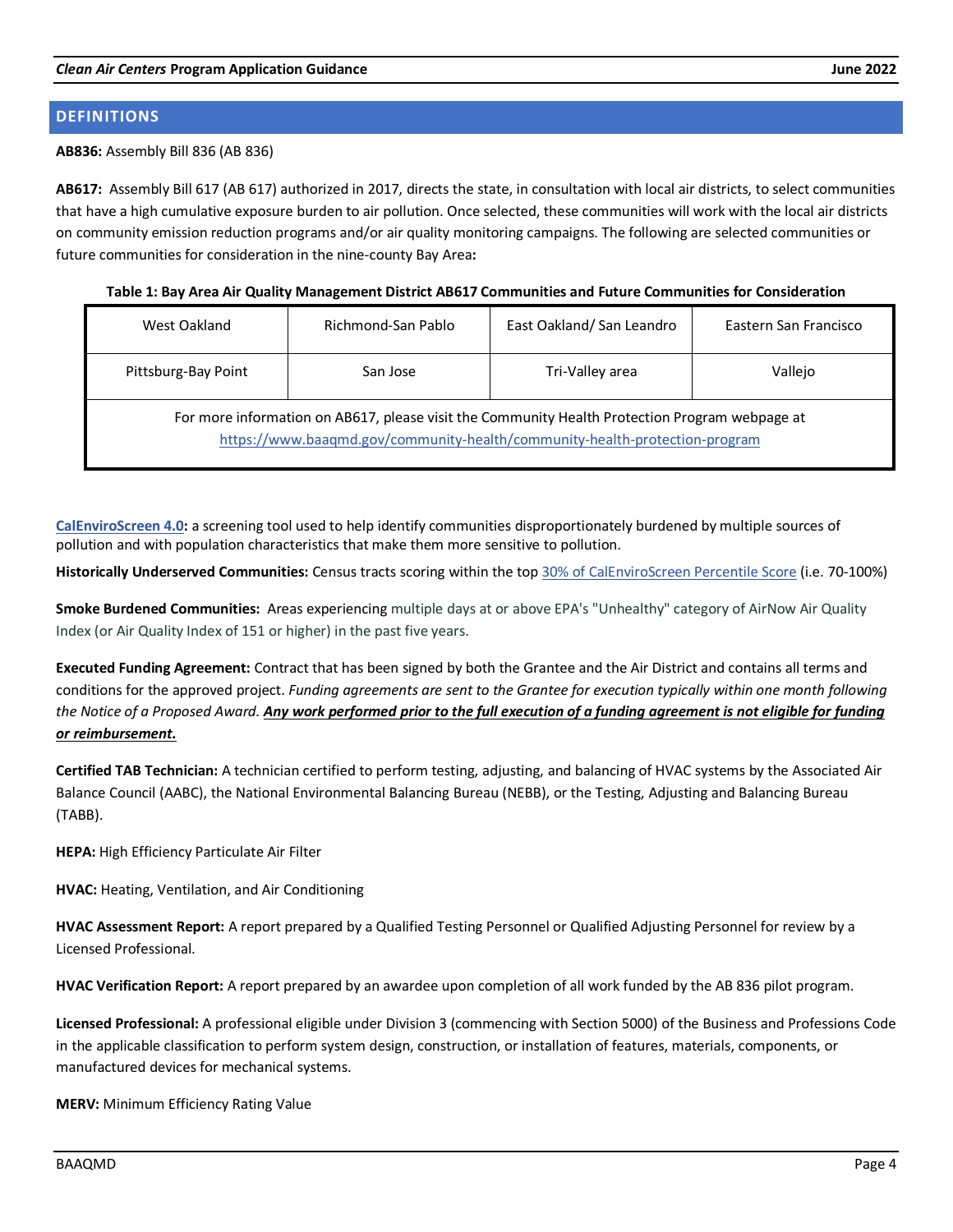#### *Clean Air Centers* **Program Application Guidance June 2022**

**Grantee:** The entity responsible for meeting all obligations of the Executed Funding Agreement.

**Project Term:** The Project Term commences on the date the Funding Agreement is executed and continues until the Grantee has completed all contractual obligations.

**Qualified Adjusting Personnel:** Means either of the following: (1) A certified Testing, Adjusting, and Balance (TAB) technician. (2) A Skilled and Trained Workforce under the supervision of a TAB Technician.

**Qualified Testing Personnel:** Means either of the following: (1) An HVAC acceptance test technician certified to complete the forms set forth in subparagraph (B) of paragraph (1) of subdivision (b) of Section 10- 103.2 of Part 1 of Title 24 of the California Code of Regulations by an Acceptance Test Technician Certification Provider (ATTCP) that is approved by the Energy Commission to provide that certification. (2) A certified testing, adjusting, and balancing (TAB) technician.

**Skilled and Trained Workforce:** Has the same meaning as set forth in Section 2601 of the Public Contract Code.

**Vulnerable Communities:** Communities that are historically underserved and smoke burdened.

# <span id="page-4-0"></span>**BAY AREA AIR QUALITY MANAGEMENT DISTRICT**

The California Legislature created the Bay Area Air Quality Management District (Air District) in 1955 as the first regional air pollution control agency in the country, recognizing that air pollution transcends political boundaries. The Air District is the public agency entrusted with regulating, measuring, and reducing sources of air pollution in the nine counties that surround San Francisco Bay: Alameda, Contra Costa, Marin, Napa, San Francisco, San Mateo, Santa Clara, southwestern Solano, and southern Sonoma counties.

# <span id="page-4-1"></span>**ASSEMBLY BILL 836**

California wildfires have increased in severity and intensity, particularly in the past few years. These fires also produce heavy smoke that has impacted nearly all of the State and blanketed communities for days or even weeks at a time. This creates significant exposures to particulate matter and air toxics for the people in these communities.

Wildfire Smoke Clean Air Centers for Vulnerable Populations Incentive Pilot Program - On October 2, 2019, Governor Newson signed into law Wicks Assembly Bill (AB) 836. This bill would establish until January 1, 2025, the Wildfire Smoke Clean Air Centers for Vulnerable Populations Incentive Pilot Program, to be administered by the California Air Resources Board, to provide funding through a grant program to retrofit ventilation systems to create a network of clean air centers to mitigate the adverse public health impacts due to wildfires and other smoke events.

# <span id="page-4-2"></span>**CLEAN AIR CENTER PROGRAM**

The *Clean Air Centers* Program, the Bay Area specific program for the California Air Resources Board Wildfire Smoke Clean Air Centers for Vulnerable Populations Incentive Pilot Program, provides funding through a grant program to upgrade ventilation systems and to purchase portable air cleaners to create a network of clean air centers. The clean air centers will provide vulnerable populations a respite from wildfires and other smoke events.

*The Clean Air Centers* Program helps Cities and Counties in the San Francisco Bay Area offset the cost of purchasing portable air cleaners, air filter replacements, and upgrading ventilation systems at facilities that serve vulnerable populations [within the Air](mailto:mtang@baaqmd.gov?amp%3Bmsa=0&mid=1gqmSHO264UhqsK9iCKm_SCq6aRY&ll=37.885335527693826%2C-122.11577899999997&z=9)  [District's jurisdiction.](mailto:mtang@baaqmd.gov?amp%3Bmsa=0&mid=1gqmSHO264UhqsK9iCKm_SCq6aRY&ll=37.885335527693826%2C-122.11577899999997&z=9) Funding is available to county or city agencies, in coordination with communities in their jurisdiction.

The *Clean Air Centers* Program prioritizes projects located in historically underserved communities, including AB 617 communities, and smoke burdened communities.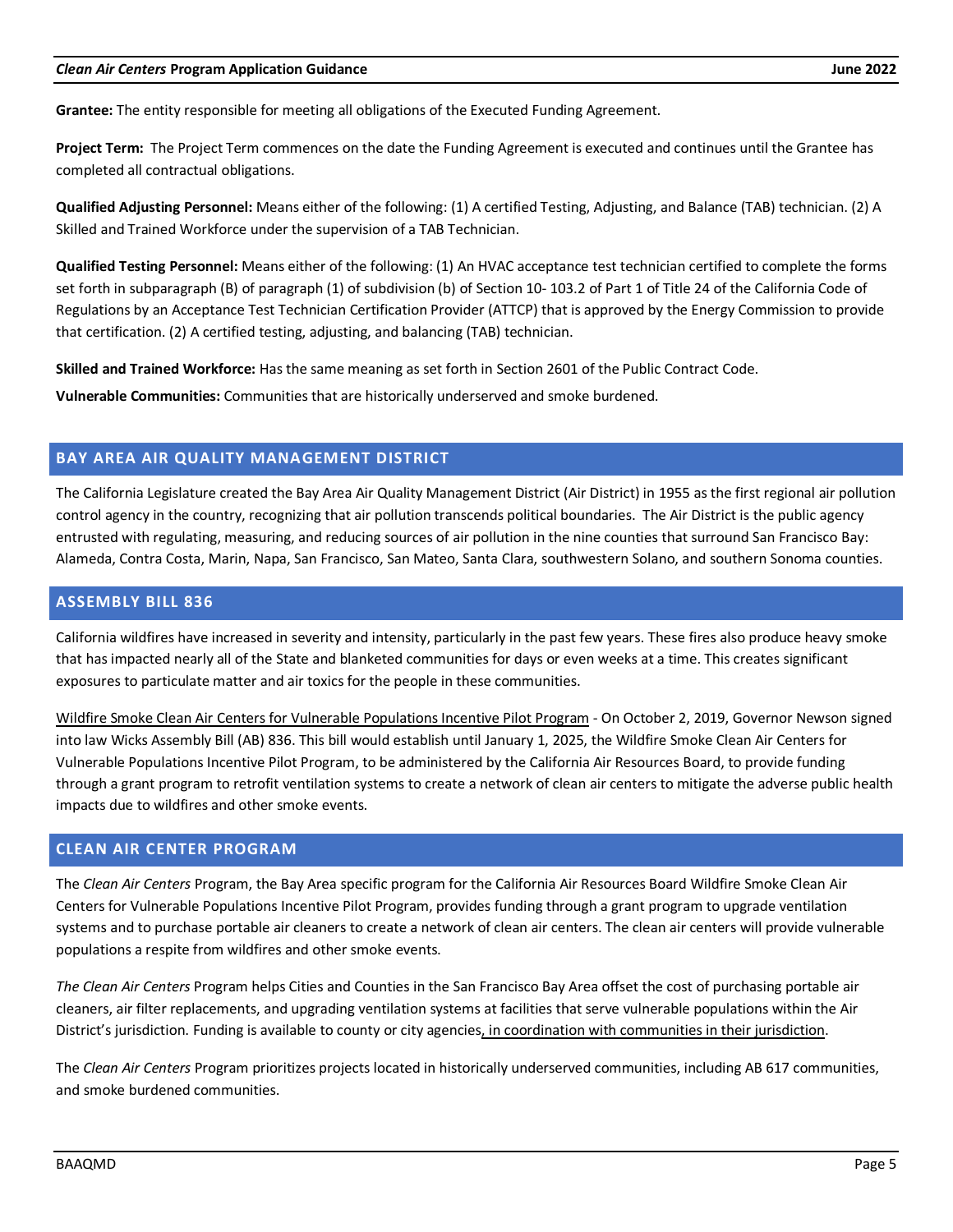<span id="page-5-0"></span>*Eligible applicants are County or City-level public agencies (e.g., Emergency Services, Community Development, Planning, etc.)*  who either own the property where the proposed Clean Air Centers will be installed, or who provide evidence (e.g., lease agreement) from the property owner allowing the grantee to install and operate Clean Air Centers for the duration of the Project Term. Applicants who partner with Community-Based Organizations (CBO) or schools will need to provide evidence of agreement. Religious institutions are not eligible to apply and grant funds may not be used to install equipment on property belonging to or operated by religious institutions unless institution is serving as an emergency air shelter. Each county or city interested in applying will need to identify an office or department and assign a liaison to coordinate with the Air District. **Only one application per County or City will be accepted. County applications will be prioritized when determining funding awards.**

# <span id="page-5-1"></span>**APPLICATION REQUIREMENTS**

*Please read these guidelines completely before submitting an application. Incomplete applications, applications with ineligible projects, and applications outside the scope of the solicitation may be disqualified.*

#### CLEAN AIR CENTERS PROGRAM **APPLICATIONS** MUST INCLUDE THE FOLLOWING DOCUMENTS:

- **1. Evidence of Authority to Apply and Implement the Project on behalf of the County or City:**
- a) a signed letter of commitment from the applicant's representative with authority (e.g., Department or Division Director, Executive Director, etc. ); or
- b) a signed resolution from the governing body (e.g., Board of Supervisors, or Board of Directors).

#### **2. Form W-9:**

- o Submit a Request for Taxpayer Identification Number and Certification (Form W-9). See an example [Form W-](https://www.baaqmd.gov/%7E/media/landing-pages/ccfa/apply/example-w9-pdf.pdf?la=en)[9\(](https://www.baaqmd.gov/%7E/media/landing-pages/ccfa/apply/example-w9-pdf.pdf?la=en)743 Kb PDF, 1 pg, revised 01/28/21).
- o Download the PDF [Form W-9.](https://www.irs.gov/pub/irs-pdf/fw9.pdf)
- $\circ$  You are required to submit a Form W-9 (not a W-2) to participate in this program. Funding from this program is required to be reported as taxable income. The Air District will send you a Form 1099-G (typically in January or February) next year for you to report on.
- **3. [Cover Sheet](https://www.baaqmd.gov/%7E/media/files/strategic-incentives/clean-air-centers/forms/ab-836-forms-cover-sheet-docx.docx?la=en)**
	- o Submit one cover sheet with contact information, evidence of vulnerable community, and signature of party overseeing funding agreement. Cover sheet form can be found in Appendix F.

# **4. Application based on project type**

- $\circ$  Submit an application per project type using the application forms found in Appendix F.
- $\circ$  Submit ordering spreadsheet for portable air cleaners.

# <span id="page-5-2"></span>**HOW TO APPLY**

Applications must be submitted electronically to:

Areana Flores, Senior Staff Specialist

# [cleanaircenters@baaqmd.gov](mailto:aflores@baaqmd.gov)

**Applications must be received by 5:00 PM on July 15, 2022.** Late applications will not be considered, and a notice of rejection will be sent to the applicant. Only one application per County or City will be accepted. Please contact Areana Flores for assistance with application submittal.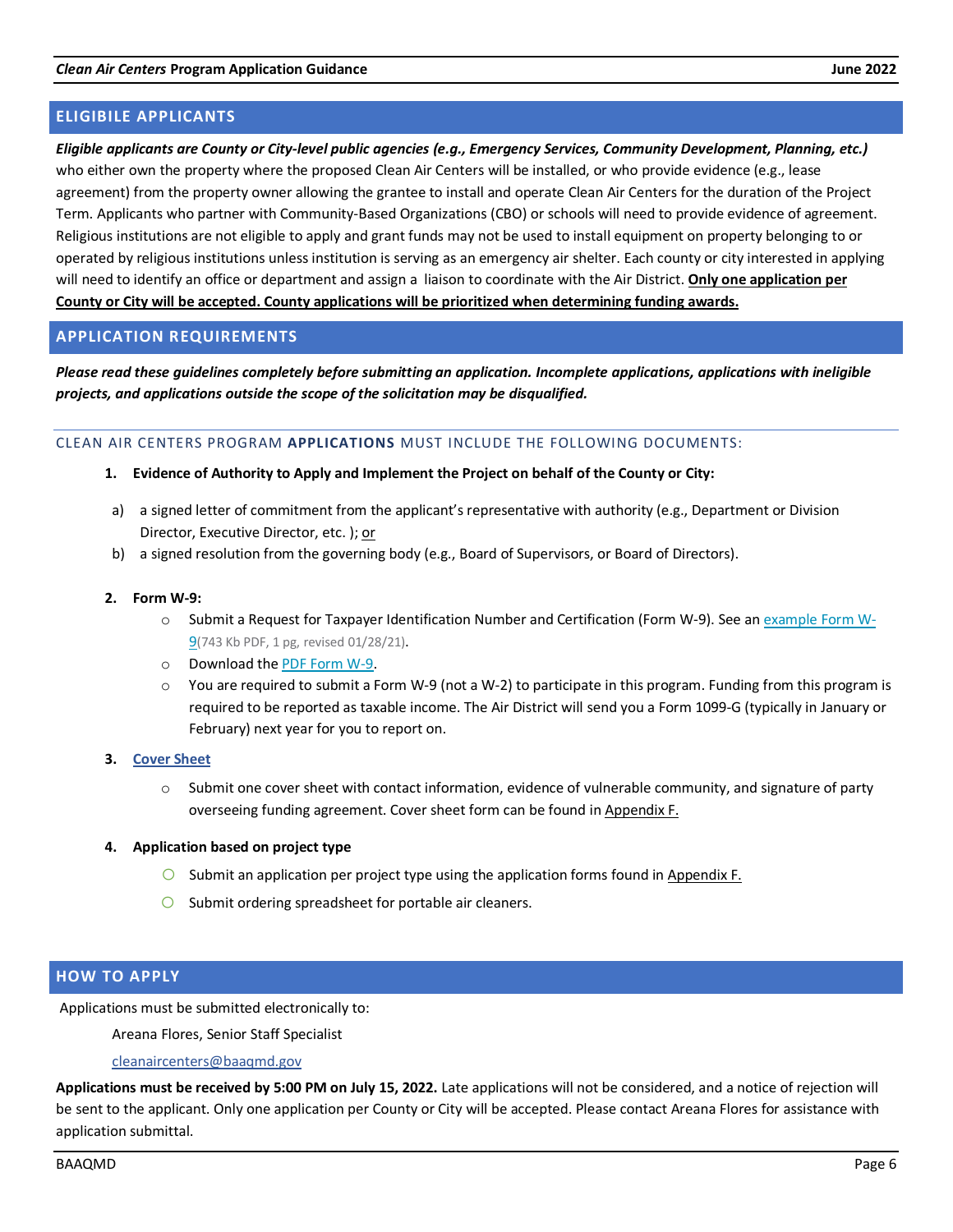# <span id="page-6-0"></span>**SELECTION CRITERIA**

Applications from County-level agencies will be prioritized when considering funding awards. Within each county, applications will be prioritized and considered in the following order:

- 1. Portable air cleaners in historically underserved communities
- 2. Portable air cleaners for vulnerable populations across the County
- 3. HVAC air filter replacements in or near historically underserved communities
- 4. Facility upgrades in or near historically underserved communities

The Air District will consider other aspects for the proposed projects and reserves discretion on project selection.

# <span id="page-6-1"></span>**WORKSHOP SCHEDULE**

One public workshop will be held online prior to application submittal deadline. Applicants and community members are highly encouraged to attend. The workshop will cover Clean Air Centers Program requirements, the application process and evaluation criteria, and administrative requirements, and will provide an opportunity for community members to identify locations for Clean Air Centers. The workshop has been scheduled for:

June 28, 2022

10:00 – 10:30 am

# **Workshop Link:**

#### https://us02web.zoom.us/j/81931044146

# <span id="page-6-2"></span>**GENERAL PROGRAM DETAILS**

#### <span id="page-6-3"></span>GENERAL SOLICITATION GUIDANCE

#### The Air District may:

- o select one or more proposals for this award;
- $\circ$  award less than the total program budget of \$2,775,000 if there are not enough qualified applications;
- $\circ$  partially fund applications by funding discrete portions of proposed projects. If the Air District decides to partially fund an application, it will do so in a manner that does not prejudice any applicants or affect the basis upon which the application was evaluated and selected for award, thereby maintaining the integrity of the competition and selection process;
- $\circ$  follow-up with applicants if clarification is needed;
- $\circ$  place eligible proposals on a backup list that could be funded if additional funds become available;
- o cancel this solicitation;
- o revise the amount of funds available under this solicitation;
- o amend this Solicitation as needed;
- o reject any or all Applications received in response to this solicitation;
- $\circ$  issue a 2<sup>nd</sup> solicitation round if no sufficient project is found in 1<sup>st</sup> round;
- $\circ$  fund projects with applicants using leftover, remaining funds from this current Solicitation if selected applicants withdraw their project or are unable to complete the project as proposed; and
- o allow project component substitutes, cancel or re-rank projects at Air District discretion.

# <span id="page-6-4"></span>FUNDING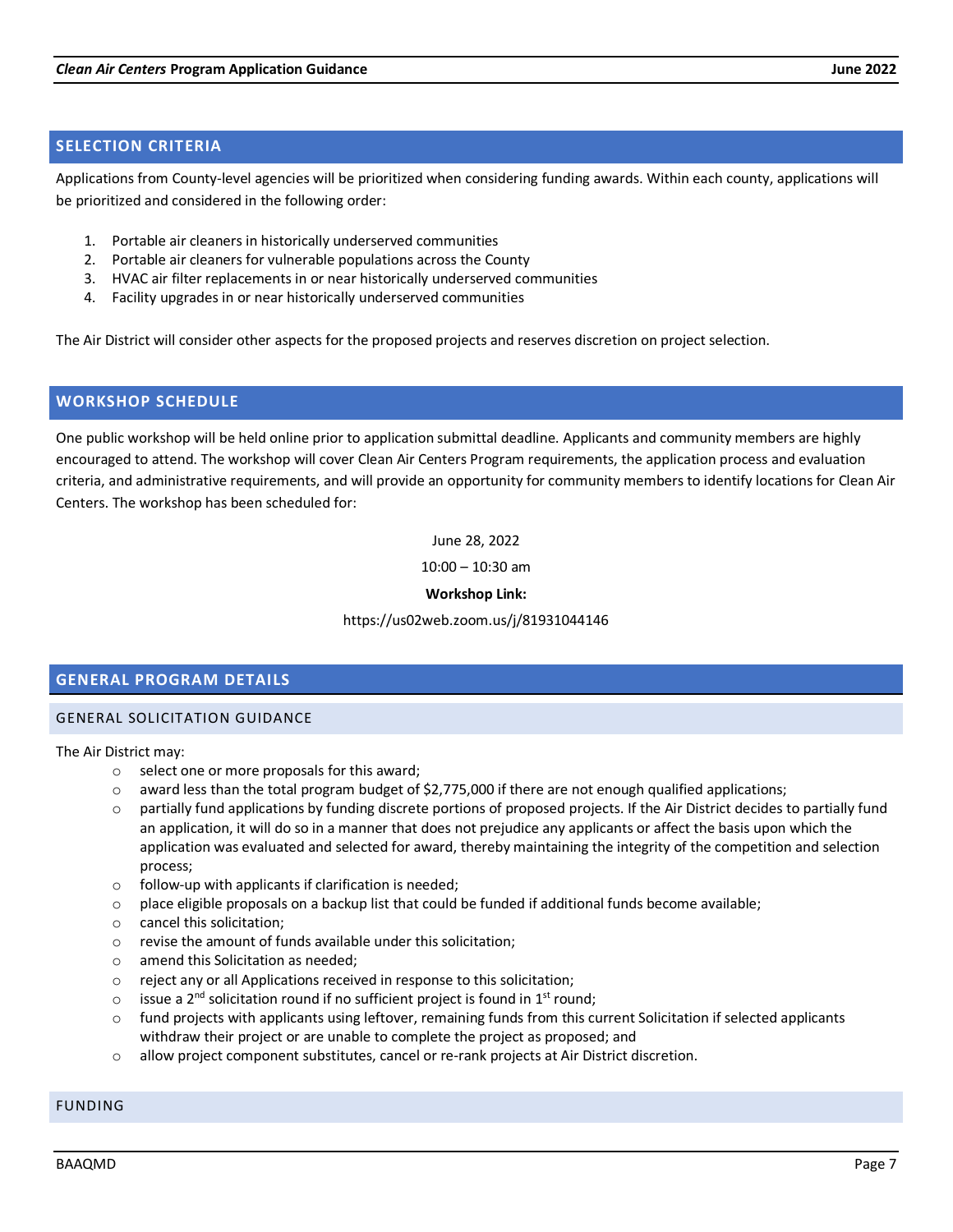# BAAQMD Page 8

# *Clean Air Centers* **Program Application Guidance June 2022**

Each County or City can receive up to the pre-determined amount of funding specified in Table 2 for AB 836 funding. The Clean Air Center Program will help fund all eligible costs as described within each Project type below. Cities or counties must prioritize projects in or near historically underserved communities. For funds spent outside historically underserved communities, Counties will need to state reason in the application. The Air District has the discretion to re-allocate funding based on Counties who have more projects in or near historically underserved communities.

# GRANT FUNDING

Funding for projects per county:

| <b>GRANTEE</b>      | <b>ALLOCATION</b> |
|---------------------|-------------------|
| ALAMEDA             | \$<br>689,000     |
| <b>CONTRA COSTA</b> | \$<br>97,000      |
| <b>MARIN</b>        | \$<br>129,000     |
| <b>NAPA</b>         | \$<br>81,000      |
| SAN FRANCISCO       | \$<br>46,000      |
| <b>SAN MATEO</b>    | \$<br>195,000     |
| <b>SANTA CLARA</b>  | \$<br>400,000     |
| SOUTHERN SOLANO     | \$<br>154,000     |
| SOUTHERN SONOMA     | \$<br>116,000     |

# **Table 2: AB 836 funding allocation per county**

Note: Distribution of funding was based on number of historically underserved communities per County, smoke burdened communities, and an equal distribution for each office of emergency services. Amount awarded may be less than funding allocation based on project proposals and at the Air District's discretion.

# <span id="page-7-0"></span>PROJECT TYPES

Applicants may apply for funding for the following types of projects:

- **Facility Ventilation Upgrade:** Grantee may use funding to upgrade ventilation/filtration systems at select facilities for use as clean air centers. Eligibility and requirements described under the section "Facility Ventilation Upgrade Details."
- **Portable Air Cleaner:** Grantee may use funding for the purchase of portable air cleaners for deployment in facilities designated for use as an emergency shelter. Eligibility and requirements described under the section "Portable Air Cleaner Details."
- **Air Filter Replacement:** Grantee may use funding for the purchase of air filter replacements with a MERV rating of 13 or greater to facilities if their current HVAC system can handle the high efficiency air filters. Eligibility and requirements described under the section "Air Filter Replacement Details."

# <span id="page-7-1"></span>FACILITY CRITERIA

Applicants must install or deploy qualifying equipment at a facility located within the Air District's jurisdiction. Facilities selected for upgrades must be able to provide free access to the public as a Clean Air Center during wildfire and other smoke events. Facilities deploying portable air cleaners may choose to modify the general public accessibility requirement if operated by a CBO or school. Facilities meeting the following criteria shall be given higher priority in the selection process: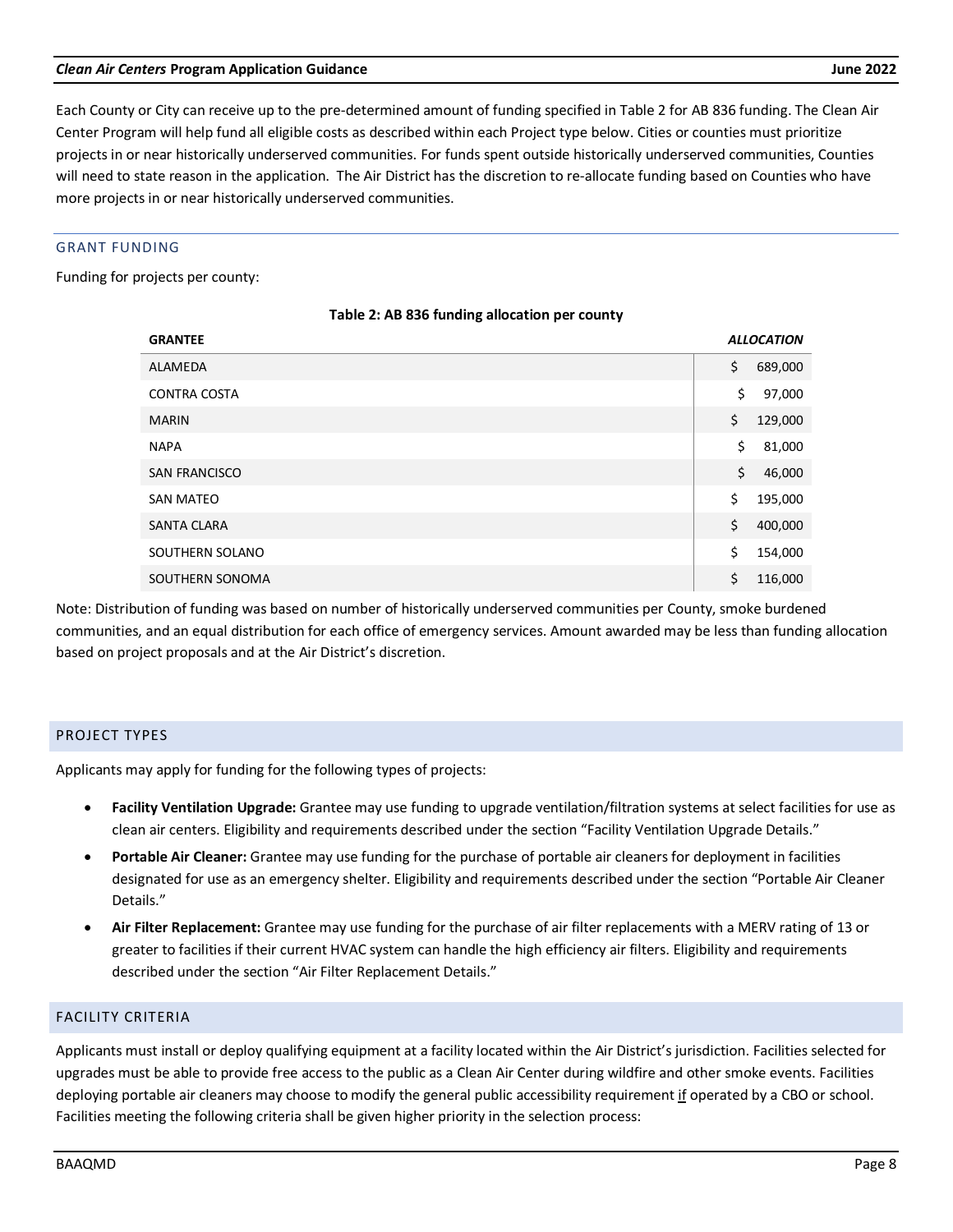- 1. Facilities located in schools in or near historically underserved communities
- 2. Facilities that are close to and provide easy access for vulnerable populations
- 3. Facilities that have a reasonable capacity to meet the possible clean air center needs of vulnerable populations
- 4. Facilities that are ready for ventilation and filtration installation, upgrades, or retrofits

Recommended facility types include:

- **Community Center**
- **Library**
- **School**
- **Senior Center**
- **Sports Center**

**The Air District held a public workshop where participants were given the opportunity to help identify locations for Clean Air Centers that would best serve their community. Applicants should use the live map (link below) as guidance for determining placement of Clean Air Centers.**

> **[Social Pinpoint - Community Identified Clean Air Centers](https://baaqmd.sharepoint.com/sites/WildfireResponseProgram/Shared%20Documents/Website/Round%202-%20Draft/Social%20Pinpoint%20-%20Community%20Identified%20Clean%20Air%20Centers%20(https:/rspcerp.mysocialpinpoint.com/clean-air-centers#/)) <https://rspcerp.mysocialpinpoint.com/clean-air-centers#/>**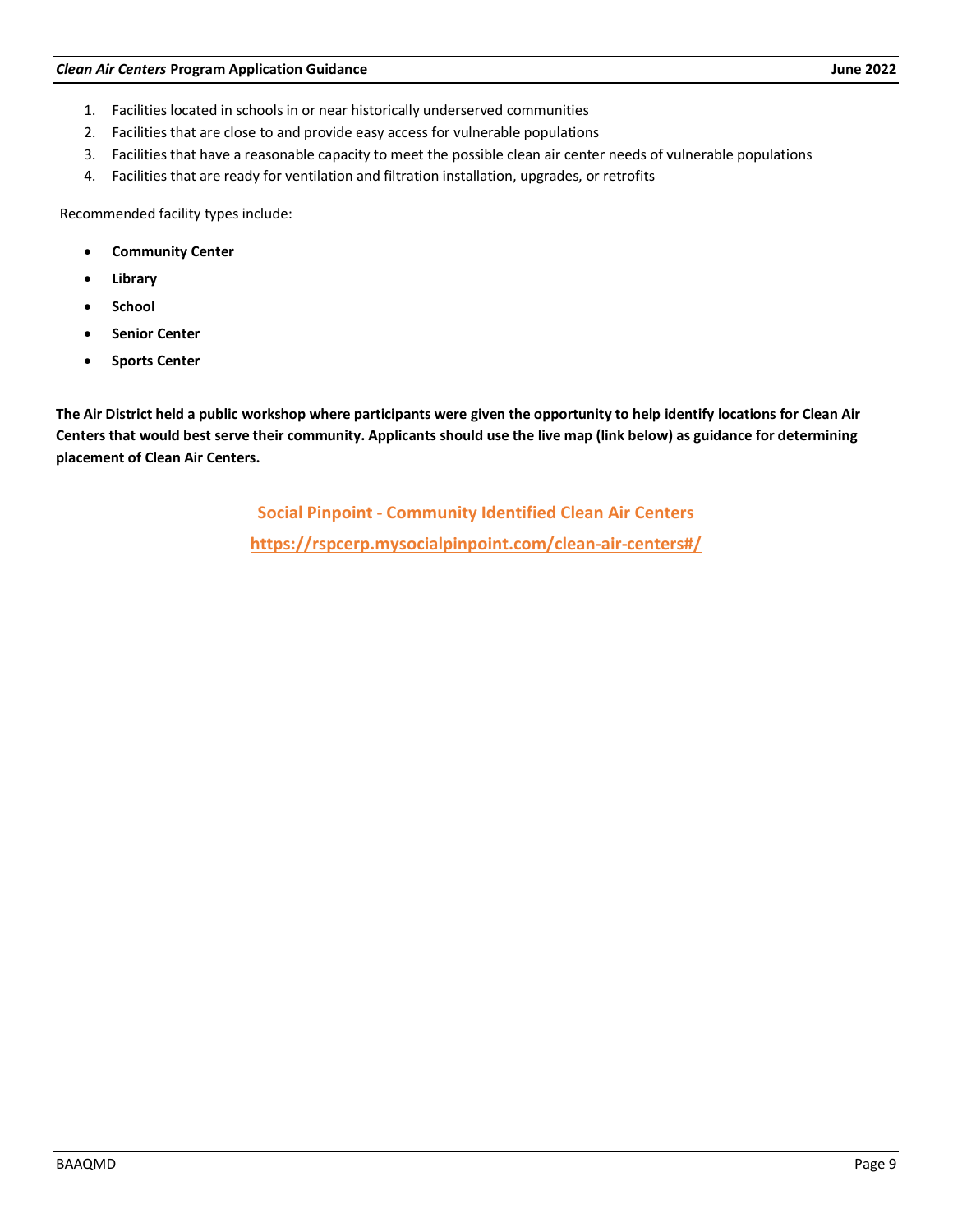# <span id="page-9-0"></span>**FACILITY VENTILATION UPGRADE DETAILS**

Project requirements for facility ventilation and filtration installation, upgrades, or retrofits.

# ELIGIBILITY AND REQUIREMENTS

- *Eligible applicants are County and City-level public agencies* who either own the property where the proposed Clean Air Centers will be installed, or provide evidence (e.g., lease agreement) from the property owner allowing the grantee to install and operate Clean Air Centers for the duration of the Project Term.
- The facility or the part of the facility that shall be upgraded with high efficiency air filters and intended for use as a clean air center is eligible for this funding.
- Upgrades include but are not limited to:
	- o filtration upgrades
	- o HVAC/ventilation system replacement and improvement
	- o Weatherization

# CLEAN AIR CENTER REQUIREMENTS

- **Location:** Clean Air Centers must be located in or near vulnerable communities (i.e., CalEnviroScreen 4.0 Top 30%).
- **Public Availability:** Clean Air Centers must be available to the general public during wildfire and other smoke events and operate for a minimum of 5 years. Facilities that meet the following criteria shall be given higher priority in the selection process:
	- o Facilities located in schools
	- $\circ$  Facilities that are close to and provide easy access for vulnerable populations
	- $\circ$  Facilities that have a reasonable capacity to meet the possible clean air center needs of vulnerable populations
	- $\circ$  Facilities that are ready for ventilation and filtration installation, upgrades, or retrofits
- **Certification:** Facility ventilation/filtration upgrade must be performed or overseen by a Licensed Professional with expertise in HVAC equipment installation, maintenance, and performance assessment.
- **HVAC Assessment Report (Appendix A):** An assessment of the facility prior to upgrades is required and a report must be completed by Qualified Testing Personnel or Qualified Adjusting Personnel containing the following information:
	- o Documentation of current HVAC equipment and general facility condition
	- o Verification that HVAC system can handle MERV 13 or greater filters
	- o Verified ventilation rates of the facility and whether those rates are proper for capacity of facility
	- o Documentation of system deficiencies and recommendations
- **HVAC Verification Report (Appendix B):** Upon completion of facility upgrade, a Licensed Professional shall submit a report to the County or City and the Air District containing the following information:
	- o Verification of installed air filters with a MERV rating of 13 or greater
	- o Verification of proper ventilation rates
	- o Documentation of all improvements or retrofits made in the facility
	- $\circ$  Verification that all work has been performed by or under the direction of Licensed Professionals
- **Operations Plan:** A plan, including logistics, for clean air center operation during wildfire and other smoke events is required.

# GRANTEE OBLIGATIONS

If selected for funding, the County or City will enter into funding agreements with the Air District. Funding agreements will include requirements for: project schedule, deadlines, funding award amount, project scope, performance requirements/ penalties,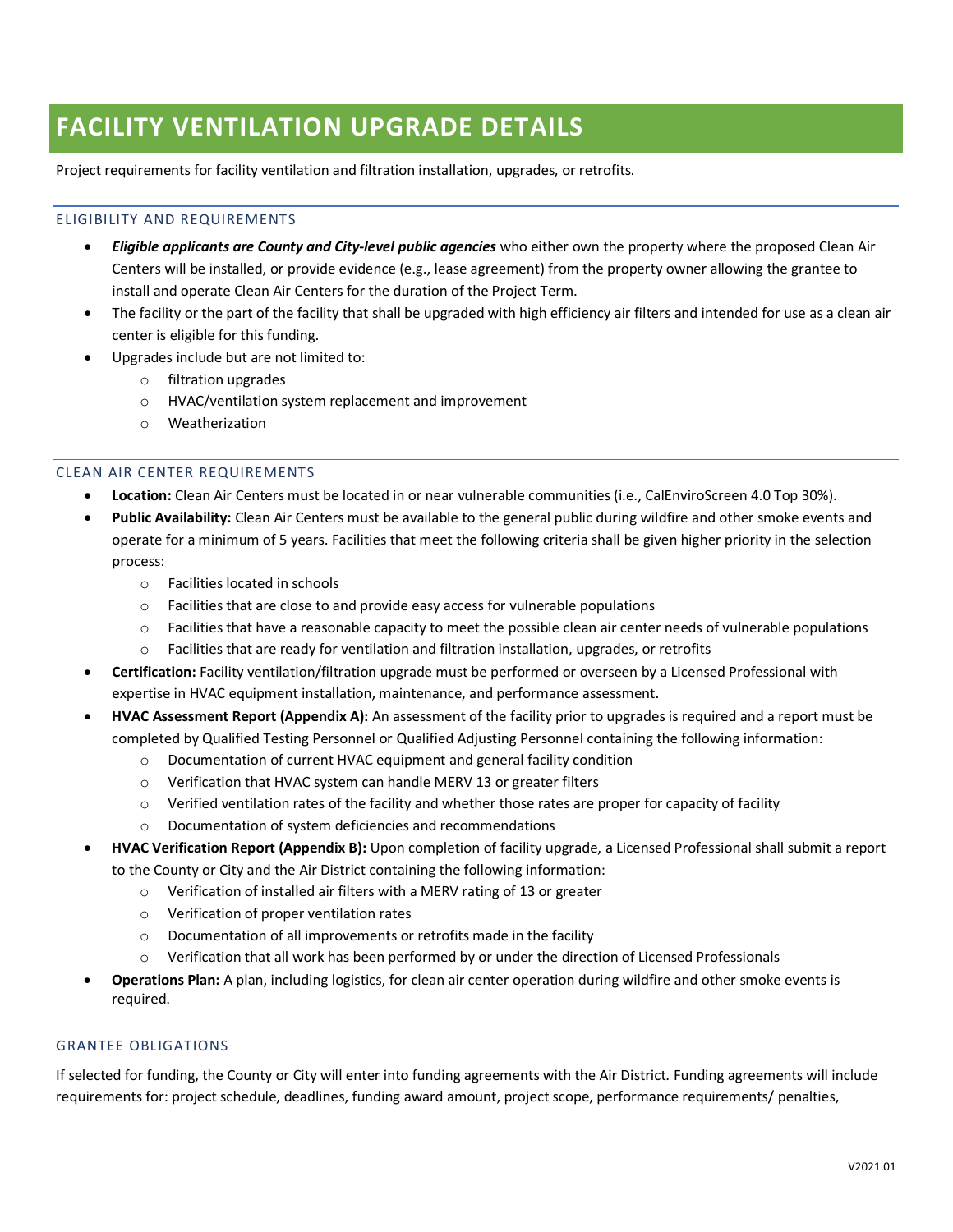monitoring and reporting, payment procedures, recordkeeping, termination, repayment, etc. The following are some of the requirements Grantees must agree to and do to participate:

- Pay 100% of up-front costs (prior to reimbursement) and all costs in excess of the funding amount;
- Sign (Execute) the Funding Agreement and return to the Air District within 60 days of receiving it;
- Purchase, install, and place into service all approved equipment within 24 months from the date the Funding Agreement is executed;
- Ensure that any work performed with *Clean Air Center* funding is done by a contractor licensed in the State of California. *To check whether a contractor has a valid license, visit the Contractor[s State License Board website.](http://www.baaqmd.gov/charge)* The Air District does not require, endorse or recommend specific contractor(s) to be used for a project;
- Obtain and maintain liability and any other necessary insurance for the duration of the "Project Term" (see Appendix D);
- Operate and maintain each funded *Clean Air Center* for a minimum period of five years, and ensure that the project achieves its intended purpose. If a Grantee does not fulfill the usage or operational requirements at the end of 5-year operation period, the Grantee will be required to repay funds to the Air District;
- Ensure that all locations where Clean Air Centers are installed are secure and in compliance with all Local, State, and Federal regulations and/or requirements;
- Provide list to the Air District of Clean Air Centers sites, including location, dates and hours of operation, and estimated capacity during a wildfire or other smoke event or report updates to the Clean Air Center Real-Time Emergency Dashboard;
- Submit reports on each Clean Air Center status and usage to the Air District:
	- o Reports every 6 months during the installation phase,
	- o Report after all Clean Air Centers are placed into service, and
	- o Reports every year while the Clean Air Centers are in operation, for the duration of the Project Life;
- Allow Air District staff or its authorized representatives to inspect the project and conduct financial audits and agree to make available to the Air District all records relating to project performance and expenses incurred.

# REPORTING REQUIREMENTS

**Final Project Report:** Grantee will submit a final document package after installation of all *Clean Air Centers* to Air District which will include the following for each facility:

- 1. Facility details (name, location, capacity)
- 2. Invoice detailing use of funding
- 3. Copy of contractor's license
- 4. HVAC Assessment Report (see Appendix A)
- 5. HVAC Verification Report (see Appendix B)
- 6. Operations Plan

**Annual Operations Report:** Once a project is completed, Grantee is required to submit an annual report with the usage of their *Clean Air Center*. This reporting is required for the five years after the project installation. The report should include the following:

- 1. Grant recipient name
- 2. Facility name and address
- 3. Facility Operation record
	- **a.** The dates and hours of clean air center operation
	- **b.** The estimated number of community members who utilized the clean air facility
	- **c.** Maintenance repairs, filter changes, etc.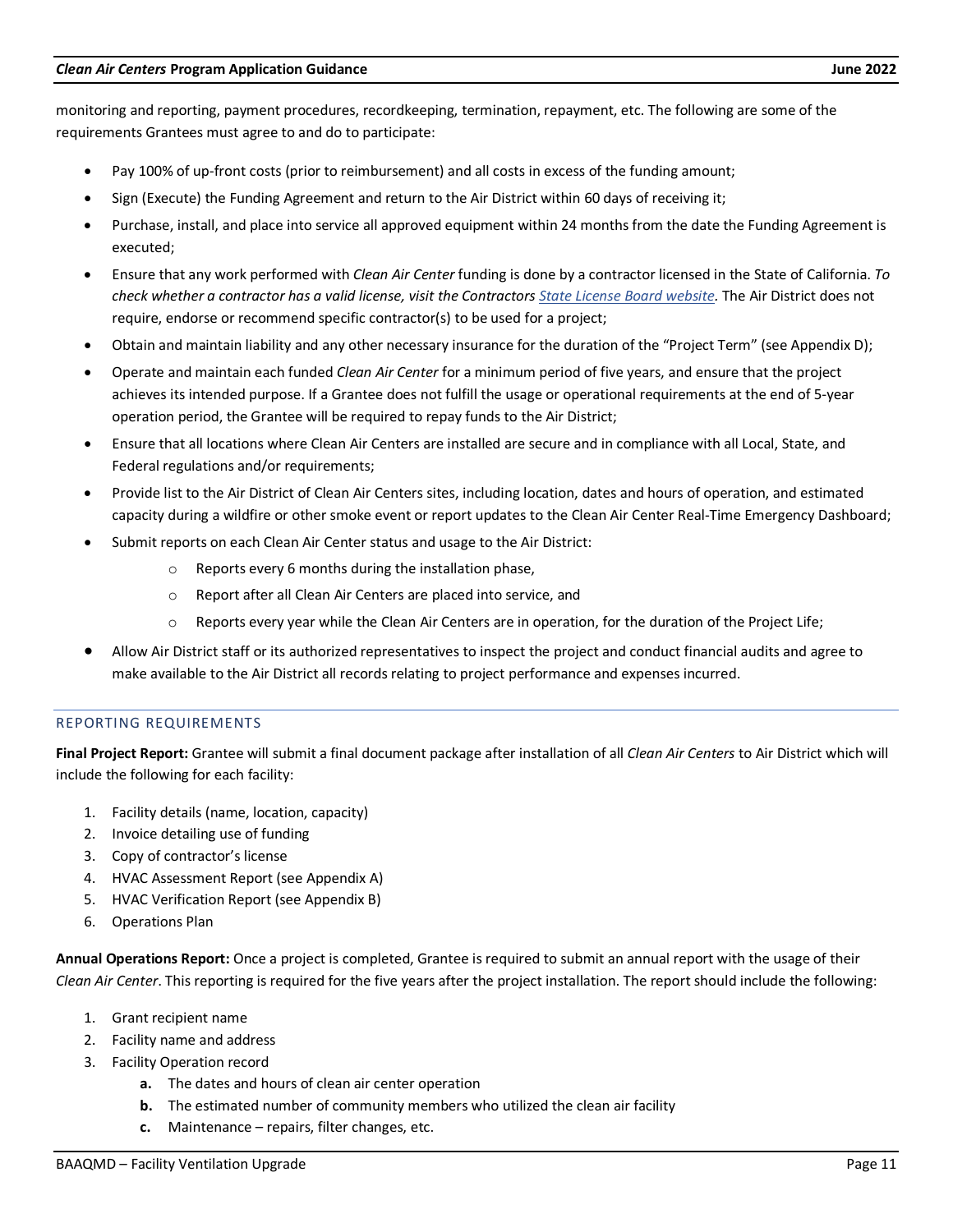#### ELIGIBLE PROJECT COSTS

*Clean Air Center* funds may only be used to reimburse for the costs of the items listed below:

- Equipment costs for the purpose of air filtration upgrade;
- Installation, including labor, materials (e.g., trenching, wiring, signage, and conduit), and necessary electrical upgrades to meet the demands of the clean air center;
- Air filter replacements for up to 5 years.

#### INELIGIBLE COSTS

*Clean Air Center* funds may not be used to reimburse for the following costs:

- Administrative costs: accounting for Program funds, fulfilling contractual obligations, audits, reporting and record-keeping requirements specified in the Funding Agreement and in-house contractor or labor expenses, training, and travel;
- Facility assessment costs;
- Air Quality Monitoring Device;
- Environmental review;
- Facility approvals and coordination costs;
- Operational costs;
- Costs to improve the clean air center that are not directly related to the project.

| <b>PROCESS AND SCHEDULE</b> |            |               |           |                   |  |
|-----------------------------|------------|---------------|-----------|-------------------|--|
| Application                 | Evaluation | Installation! | Operation | Records Retention |  |

Each *Clean Air Center* project consists of five phases. The activities and milestones for each of the phases are described below:

Table 3 describes the major milestones and the Grantee journey, including the reimbursement schedule. Rows highlighted in amber indicate reporting requirements.

#### **Table 3: Solicitation & Project Milestones**

| <b>DATE</b>   | <b>ACTIVITY</b>                                   |
|---------------|---------------------------------------------------|
| June 15, 2022 | Program solicitation and guidelines released      |
| July 15, 2022 | <b>Application deadline (solicitation closes)</b> |

| <b>APPLICATION PHASE</b>                                                                                                       |                                                                                                                                                                                                                                           |
|--------------------------------------------------------------------------------------------------------------------------------|-------------------------------------------------------------------------------------------------------------------------------------------------------------------------------------------------------------------------------------------|
| Jun 15, 2022- Jul 15, 2022<br>Applicant prepares necessary documents and submits<br>application online.                        | • Air District reviews application package to ensure all the<br>required information has been provided. If an application<br>is incomplete, the applicant will be given 14 calendar days<br>to resubmit the application after correction. |
|                                                                                                                                |                                                                                                                                                                                                                                           |
| <b>EVALUATION PHASE</b>                                                                                                        |                                                                                                                                                                                                                                           |
| Aug 2022<br>All site location retrofits will be evaluated by both the Air<br>District and CARB, and selected projects awarded. | • Air District notifies applicant about its determination<br>(Notice of Proposed Award) and a proposed Funding<br>Agreement is sent for the Grantee's signature                                                                           |
|                                                                                                                                | Projects that are not selected for award are notified and<br>provided an explanation of why the project was not<br>selected or found to be ineligible                                                                                     |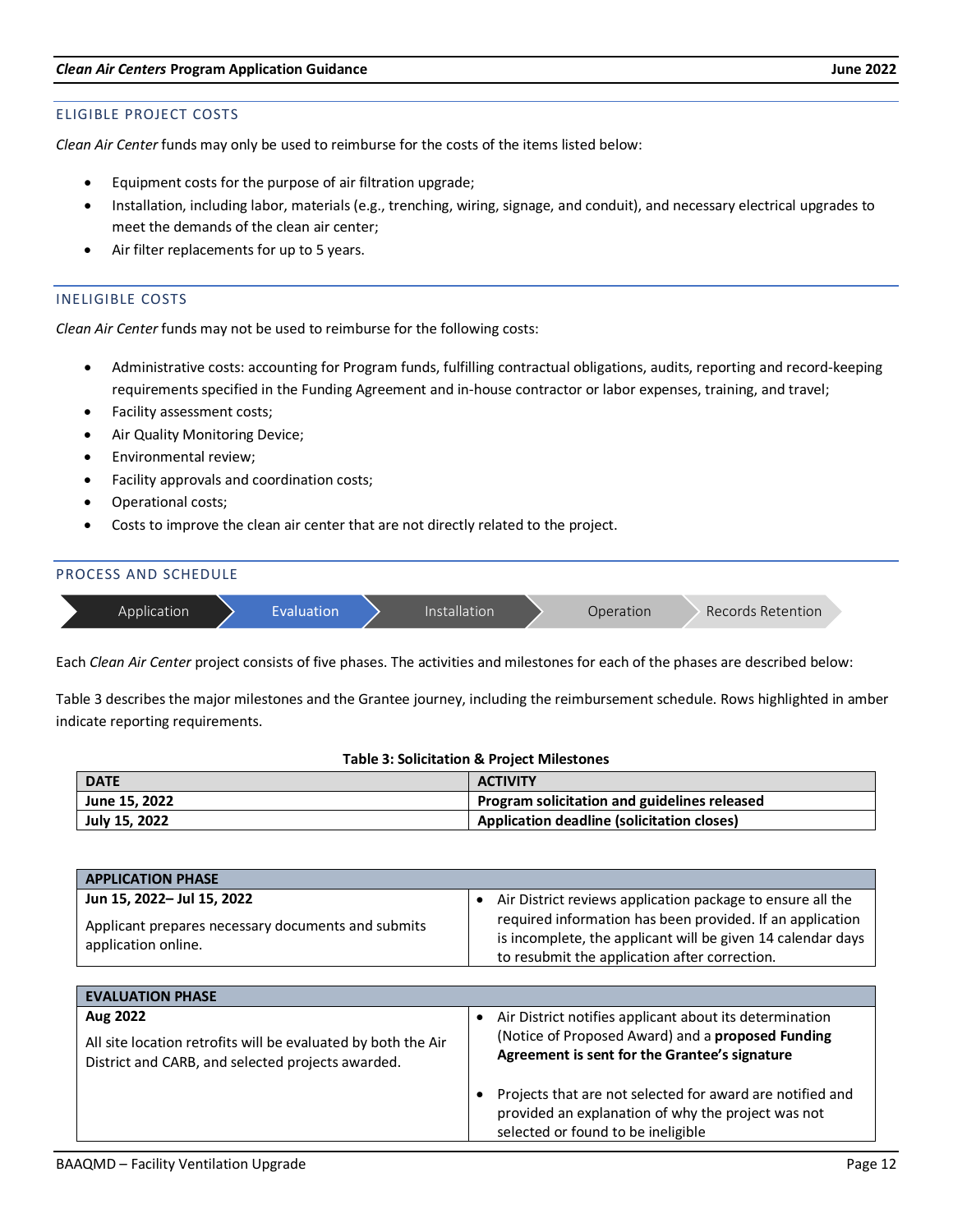| <b>INSTALLATION PHASE</b>                                   |                                                                                                                                                                                                                                                                                                                                                           |
|-------------------------------------------------------------|-----------------------------------------------------------------------------------------------------------------------------------------------------------------------------------------------------------------------------------------------------------------------------------------------------------------------------------------------------------|
| Within 24 months of the Funding Agreement being<br>executed | All Clean Air Centers must be installed and operating                                                                                                                                                                                                                                                                                                     |
| Final Project Report due once installation complete         | Grantee submits final project report to the Air District which<br>will include:<br>Facility details (name, location, capacity)<br>1.<br>Invoice detailing use of funding<br>Copy of contractor's license<br>3.<br>HVAC Assessment Report (see Appendix A)<br>4.<br>5.<br><b>HVAC Verification Report (see Appendix B)</b><br>6.<br><b>Operations Plan</b> |

| <b>OPERATION PHASE</b>                              |                                                                                                                                                                                                                                                                                                                                                                           |
|-----------------------------------------------------|---------------------------------------------------------------------------------------------------------------------------------------------------------------------------------------------------------------------------------------------------------------------------------------------------------------------------------------------------------------------------|
| Operation Phase (minimum 5 years after installation | Grantee must maintain and operate the clean air centers                                                                                                                                                                                                                                                                                                                   |
| phase)                                              | Air District may conduct inspections and/or fiscal audits                                                                                                                                                                                                                                                                                                                 |
| Every Feb 1 during the Operation Phase              | County or City submits annual reports to the Air District<br>which will include:<br>Grant recipient name and facility name<br>The facility operation record<br>2.<br>a. The dates and hours of clean air center<br>operation<br>b. The estimated number of community members<br>who utilized the clean air center facility<br>Maintenance – repairs, filter changes, etc. |

| <b>RECORDS RETENTION</b>                                        |                                                             |
|-----------------------------------------------------------------|-------------------------------------------------------------|
| For 5 years beginning upon completion of the Operation<br>Phase | Grantee must maintain all records in a centralized location |

# <span id="page-12-0"></span>APPLICATION PHASE

# APPLICATION PER CLEAN AIR CENTER

During this phase, the applicant prepares necessary documents (listed below) and submits an application to [cleanaircenters@baaqmd.gov.](mailto:aflores@baaqmd.gov)

- **[Application Form:](https://www.baaqmd.gov/%7E/media/files/strategic-incentives/clean-air-centers/forms/ab-836-forms-facility-ventilation-upgrade-docx.docx?la=en)** One application per facility ventilation to be upgraded.
- **Application Details:** Facility information including official name, address, responsible parties, and contact information.
- **Proof of property ownership** (e.g., titles, deeds, leases, or property tax documents that clearly indicate the property owner)
	- $\circ$  If applicant is not the property owner, written permission (legally binding agreement) must be submitted from property owner allowing facility to be used as a Clean Air Center.
- **Vulnerable population and wildfire smoke burden:** Demographic and socio-economic characteristics of vulnerable population served by the facility and the documented evidence of high smoke burden in the past such as AirNow Air Quality Index during wildfire smoke events and/or wildfire smoke health advisory notices.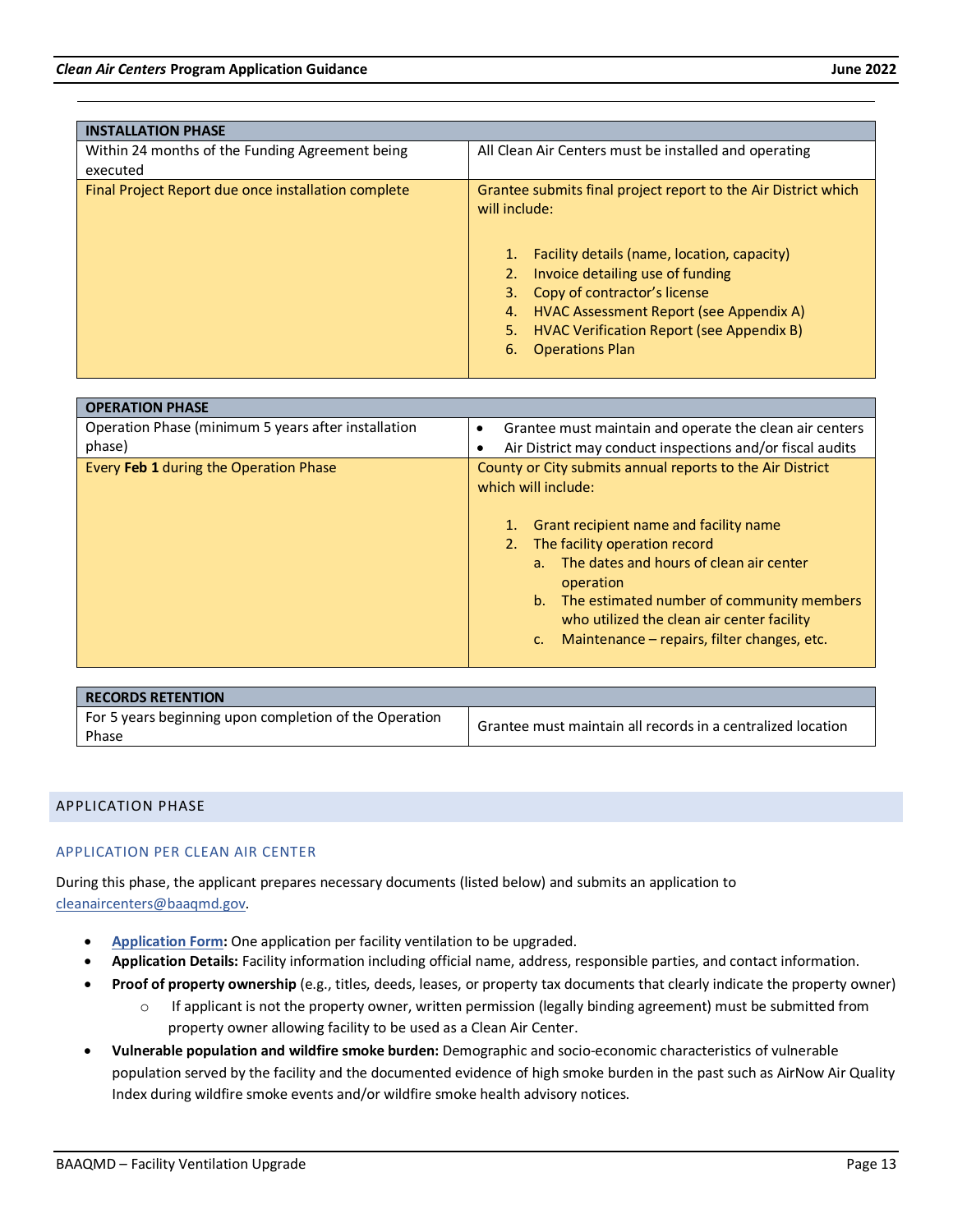- **Grant Request Summary:** Grant site and budget summary page and project timeline of all site-specific work including start date and projected end date.
- **Site-Specific Details:** Detailed information identifying all the upgrade work to be addressed by the grant, general site information, assessment of facility weatherization needs, the current status of HVAC systems, and total site-specific estimate for assessment and maintenance project.
- **Site-Specific Budget Details:** Detailed budget information including estimates for equipment, materials labor, and other costs.
- **Operations Plan:** Plan for clean air center operation during wildfires and other smoke events
- **Certifications:** Certification and Attestations for Application Accuracy and Completeness
- **Supporting Documentation:** Site-specific itemized contractor estimate supporting amount requested.

Applications must be submitted via email to Areana Flores, cleanaircenters@baaqmd.gov. If applications for eligible projects exceed funding availability, the Air District may hold applications as backup for additional program funds that may become available. Incomplete applications, applications with ineligible projects, and applications outside the scope of the solicitation may be disqualified. If an application is incomplete, the applicant will be given 14 calendar days to resubmit the application after the applicant has been notified of the error.

# <span id="page-13-0"></span>EVALUATION PHASE

Applications will be reviewed for completeness based on facility criteria and clean air center requirements. The Air District will send updates and notices about application materials via e-mail to the county or city liaison.

# <span id="page-13-1"></span>INSTALLATION PHASE & REIMBURSEMENT

During this phase, the Grantee has a maximum of 24 months to purchase and install the approved projects for the *Clean Air Centers*. The County or City is required to report to the Air District the status of the project every six months. The Installation Phase ends on the date that a Clean Air Center is installed and open for use by the general public and/or community. The Air District will release reimbursement of grant funds **within 60 days** of all equipment installation.

# **THE FOLLOWING SUPPORTING DOCUMENTS ARE REQUIRED TO BE SUBMITTED FOR REIMBURSEMENT:**

- Report documenting equipment has been installed and is operational, equipment serial numbers & operational information
- Project invoices and proof of payment and deposit
- Photos of equipment with Clean Air Center logo
- Clean Air Center location and capacity details

# <span id="page-13-2"></span>OPERATION PHASE

During this phase, the Grantee will operate and maintain the *Clean Air Centers* for a minimum of five years. The Grantee is required to report on the status of the project annually to the Air District, to maintain the required insurance, and to cooperate with the Air District and its designees on fiscal audits and inspections of the project.

# <span id="page-13-3"></span>RECORDS RETENTION PHASE

*The Project Term extends for five additional years after the end of the Operation Phase.* During this phase, the Grantee is required to maintain all Project records in a centralized location for five additional years after the end of the Operation Phase. The Grantee is encouraged to continue maintaining and operating the Clean Air Centers, although it is no longer a contractual requirement to do so.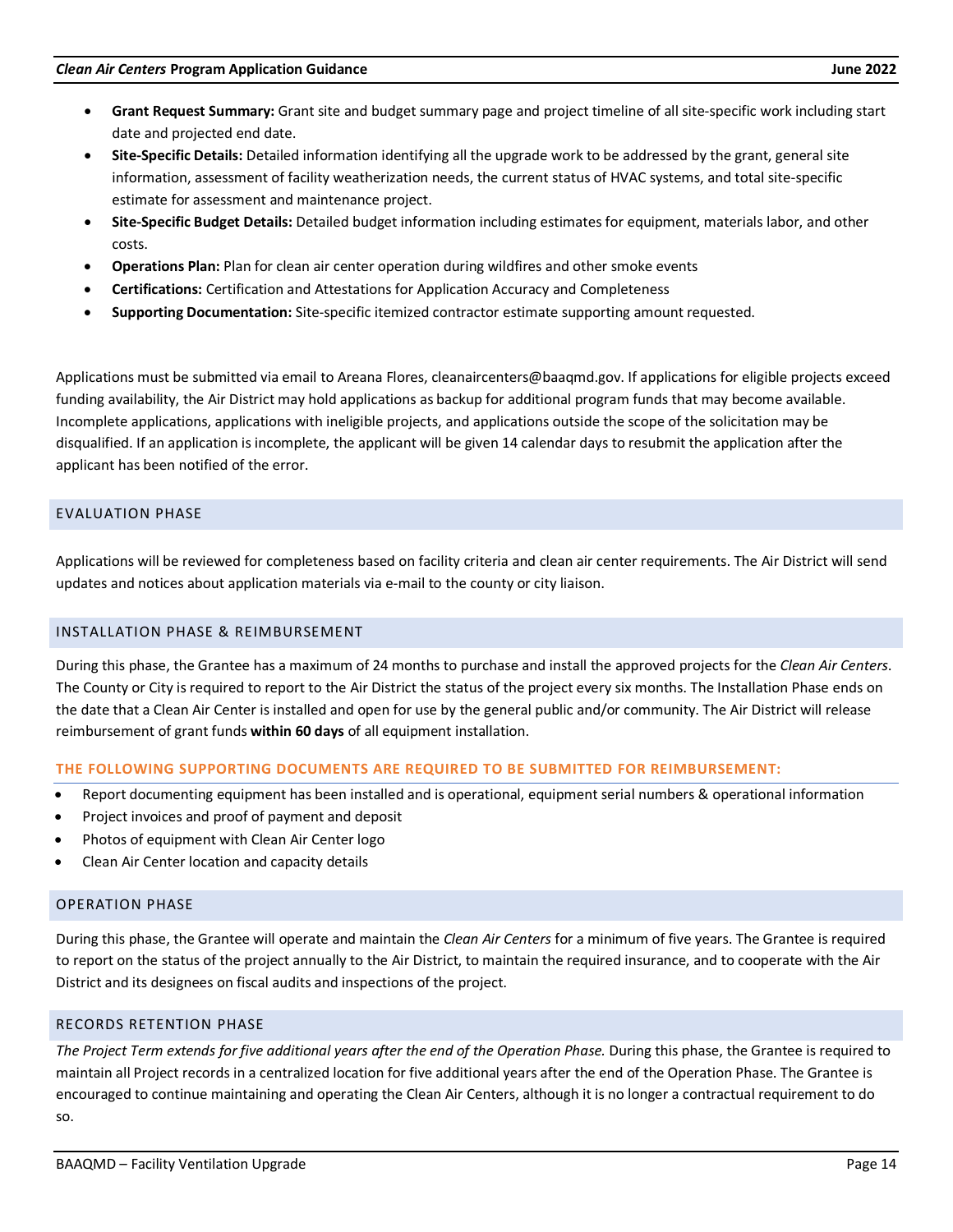# <span id="page-14-0"></span>**PORTABLE AIR CLEANER DETAILS**

Project requirements for purchasing portable air cleaners for *Clean Air Centers* or emergency shelters.

#### ELIGIBILITY AND REQUIREMENTS

- *Eligible applicants are County and City-level public agencies* who either own the property where the portable air cleaners will be deployed, or provide evidence (e.g., lease agreement) from the property owner allowing the applicant to deploy and operate portable air cleaners for *Clean Air Centers* or emergency shelters.
- Emergency shelters can be identified by air districts, cities, counties, emergency management officials, disaster relief organizations, etc.
- Portable air cleaners must be certified by the California Air Resources Board for sale and use in California.
- Portable air cleaners must be equipped with a true HEPA filter.

# CLEAN AIR CENTER REQUIREMENTS

- **Location:** *Clean Air Centers* or emergency shelters must be located in or near historically underserved communities (i.e., CalEnviroScreen 4.0 Top 30%) or smoke burdened communities (i.e. multiple days where AQI > 150).
- **Public Availability:** *Clean Air Centers* must be available to the general public during wildfire and other smoke events and operate for a minimum of 5 years. Facilities operated by a CBO or school may modify the general public requirement. Facilities that meet the following criteria shall be given higher priority in the selection process:
	- o Facilities located in schools in or near historically underserved communities
	- o Facilities that are close to and provide easy access for vulnerable populations
	- $\circ$  Facilities that have a reasonable capacity to meet the possible clean air center needs of vulnerable populations
	- o Facilities that are ready for ventilation and filtration installation, upgrades, or retrofits
- **Operations Plan:** A plan, including logistics, of portable air cleaner deployment during wildfire and other smoke events, the management of device inventory and maintenance, and the list of partner organizations and their roles.
- **Relocation:** Should a Portable Air Cleaner be relocated to a different *Clean Air Center*, Grantee is responsible for updating the location of the portable unit to the Air District by the following wildfire or other smoke event and on the annual report, and note the reason for relocation.

#### GRANTEE OBLIGATIONS

If selected for grant funding, the County or City will enter into funding agreements with the Air District. Funding agreements will include requirements for: project schedule, deadlines, funding award amount, project scope, performance requirements/ penalties, monitoring and reporting, payment procedures, recordkeeping, termination, repayment, etc. The following are some of the requirements Grantees must agree to and do to participate:

- Send order request for portable air cleaners and replacement filters to be purchased by the Air District or pay 100% for cost of portable air cleaners and replacement filters (prior to reimbursement);
- Sign (Execute) the Funding Agreement and return to the Air District within 60 days of receiving it;
- Place into service all equipment procured through the Air District as needed during the project term;
- Replace portable air cleaners that are lost, broken, or stolen within 30 days;
- Operate and maintain portable air cleaners for *Clean Air Centers* or emergency shelters for a minimum period of five years, and ensure that the project achieves its intended purpose. If Grantee outsources operations, Grantee is responsible for meeting grant requirements. If Grantee does not deploy portable air cleaners for *Clean Air Centers* or emergency shelters at the end of 5-year operation period, the Grantee will be required to repay the grant funds to the Air District.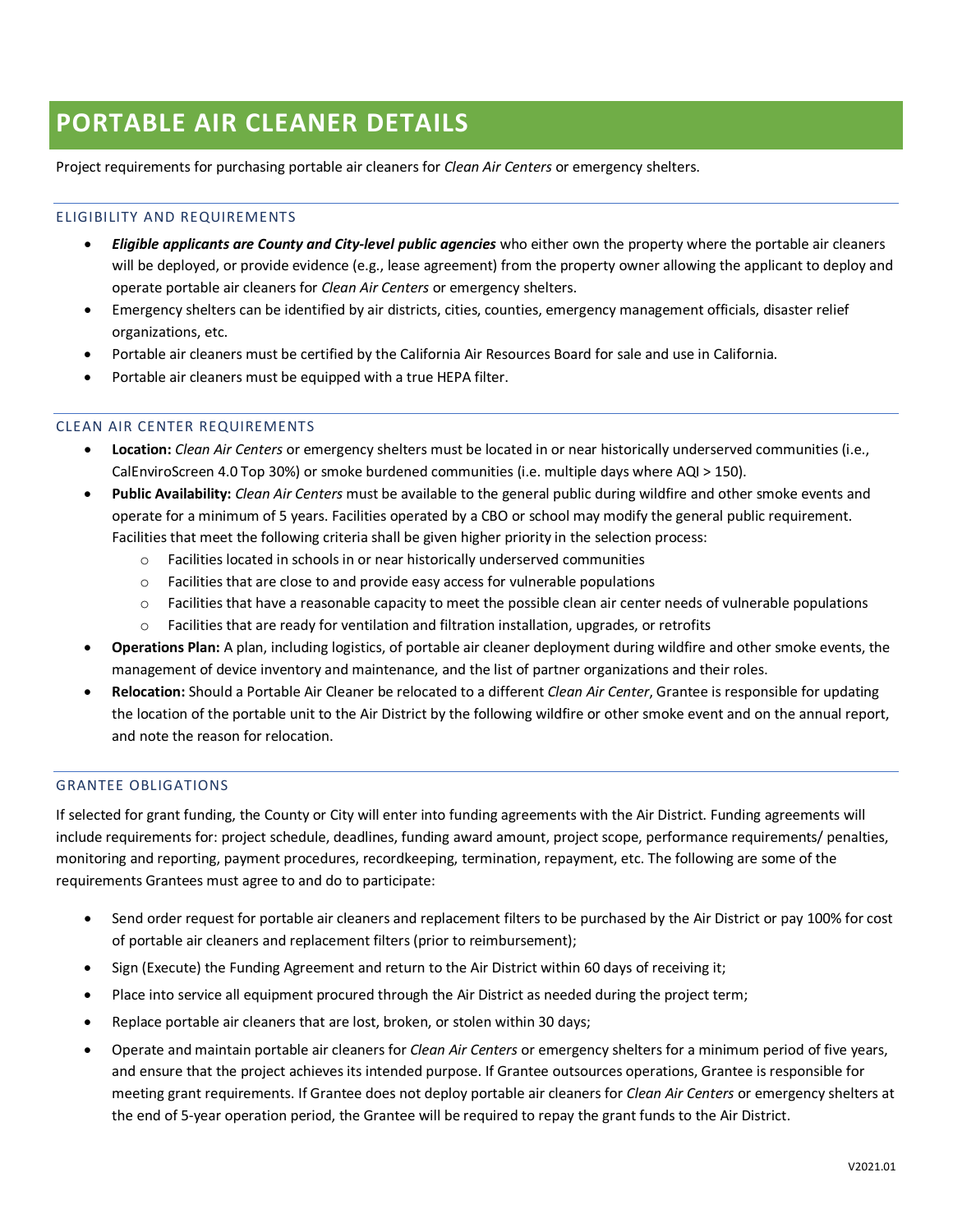- Ensure that all locations where portable air cleaners are deployed are well-lit, secure, and in compliance with all Local, State, and Federal regulations and/or requirements;
- Keep an inventory of portable air cleaners and their locations;
- Provide list to the Air District of deployed portable air cleaners at Clean Air Centers or emergency shelters, including location, dates and hours of operation, and estimated capacity during a wildfire or other smoke event or report updates to Clean Air Center Real-Time Emergency Dashboard;
- Submit reports on the status and usage of portable air cleaners to the Air District:
	- $\circ$  Reports every year while the portable air cleaners are in operation, for the duration of the Project Life;
- Allow Air District staff or its authorized representatives to inspect the project and conduct financial audits and agree to make available to the Air District all records relating to project performance and expenses incurred.

# REPORTING REQUIREMENTS

**Final Project Report:** The Grantee will submit a final document package to the Air District which will include:

1. Detailed list of ordered or purchased portable air cleaners and replacement filters, including make and model numbers

**Annual Operations Report:** Once portable air cleaners are delivered, the Grantee is required to submit an annual report of deployment of portable air cleaners. This reporting is required for the **five years** after project deployment. The report should include the following:

- 1. Grant recipient name and entity
- 2. The portable air cleaner deployment record
	- a. The dates of portable air cleaner deployment
	- b. Number of portable air cleaners deployed
	- c. The address of the facilities where the portable air cleaners were deployed and whether the facilities are located in vulnerable communities
	- d. The portable air cleaner model number and quantity of the deployed devices
	- e. The estimated number of people at each deployment location
	- f. Report feedback on the operations and maintenance of the portable air cleaner, including recommendations for their improved used

# ELIGIBLE PROJECT COSTS

*Clean Air Center* funds may only be used to place an order or receive reimbursement for the costs of the items listed below:

- [Portable air cleaners certified by the California Air Resources Board](https://ww2.arb.ca.gov/list-carb-certified-air-cleaning-devices) for sale and use in California.
- Portable air cleaners listed in Air District's Portable Air Cleaner Bulk Pricing List (Appendix C).
- Air filter replacements for portable air cleaners up to 5 years.

# INELIGIBLE COSTS

*Clean Air Center* funds may not be used to reimburse for the following costs:

- Administrative costs: accounting for Program funds, fulfilling contractual obligations, audits, reporting and record-keeping requirements specified in the Funding Agreement and in-house contractor or labor expenses, training, and travel;
- Air Quality Monitoring Device;
- Facility approvals and coordination costs;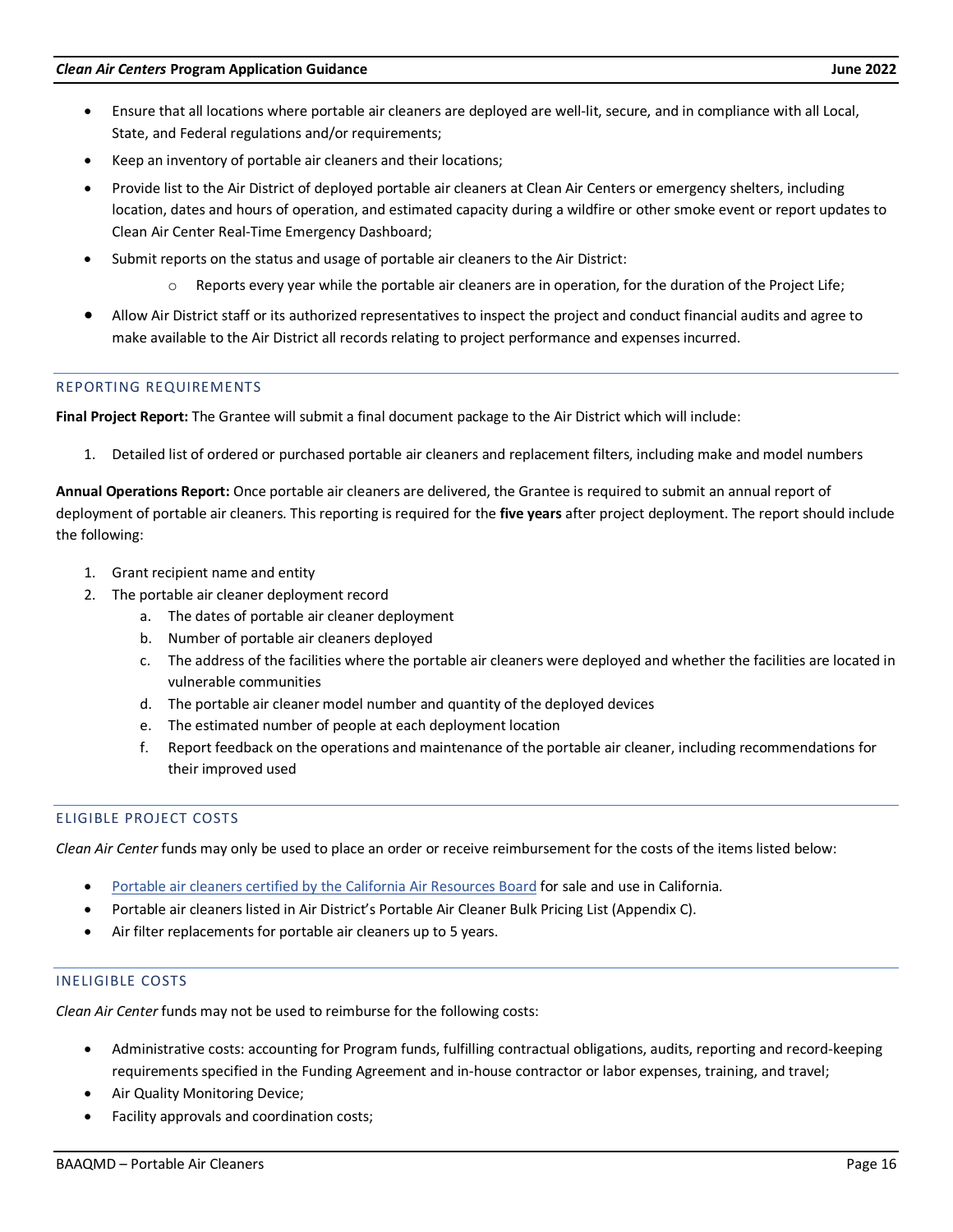- Operational costs;
- Costs to improve the clean air center that are not directly related to the project.



Portable air cleaner purchases for *Clean Air Centers* consists of five phases. The activities and milestones for each of the phases are described below:

Table 3 describes the major milestones and the Grantee journey, including the reimbursement schedule. Rows highlighted in amber indicate reporting requirements.

| <b>DATE</b>   | <b>ACTIVITY</b>                                   |
|---------------|---------------------------------------------------|
| June 15, 2022 | Program solicitation and guidelines released      |
| July 15, 2022 | <b>Application deadline (solicitation closes)</b> |

| <b>APPLICATION PHASE</b>                                                  |                                                             |
|---------------------------------------------------------------------------|-------------------------------------------------------------|
| Jun 15 - Jul 15, 2022                                                     | Air District reviews application package to ensure all the  |
| Applicant prepares necessary documents and submits<br>application online. | required information has been provided. If an application   |
|                                                                           | is incomplete, the applicant will be given 14 calendar days |
|                                                                           | to resubmit the application after correction.               |

| <b>EVALUATION PHASE</b>                                                                                                                                                         |                                                                                                                                                                                                                                                                                                                                                    |  |
|---------------------------------------------------------------------------------------------------------------------------------------------------------------------------------|----------------------------------------------------------------------------------------------------------------------------------------------------------------------------------------------------------------------------------------------------------------------------------------------------------------------------------------------------|--|
| Aug 2022<br>All portable air cleaners selected for purchase will be<br>evaluated by both the Air District and CARB, and those<br>meeting the eligible criteria will be awarded. | Air District notifies applicant about its determination<br>٠<br>(Notice of Proposed Award) and a proposed Funding<br>Agreement is sent for the Grantee's signature<br>Portable air cleaners that are not selected for an award<br>$\bullet$<br>are notified and provided an explanation of why they<br>were not selected or found to be ineligible |  |

| <b>PROCUREMENT PHASE</b>                           |                                                                                                                                                                                                                             |
|----------------------------------------------------|-----------------------------------------------------------------------------------------------------------------------------------------------------------------------------------------------------------------------------|
| Immediately following the execution of the Funding | Grantee purchases portable air cleaners using either Air                                                                                                                                                                    |
| Agreement                                          | District bulk pricing list (Appendix C) or self-purchase.                                                                                                                                                                   |
| Final Project Report due once purchases complete   | County or City submits final project report to the Air District<br>which will include:<br>Detailed list of ordered or purchased portable air<br>1.<br>cleaners and replacement filters, including make<br>and model numbers |

| <b>OPERATION PHASE</b>                                      |                                                                                                                                               |
|-------------------------------------------------------------|-----------------------------------------------------------------------------------------------------------------------------------------------|
| Operation Phase (minimum 5 years after deployment<br>phase) | Grantee must maintain and operate portable air cleaners<br>for clean air centers<br>Air District may conduct inspections and/or fiscal audits |
| Every Feb 1 during the Operation Phase                      | County or City submits annual reports to the Air District<br>which will include:                                                              |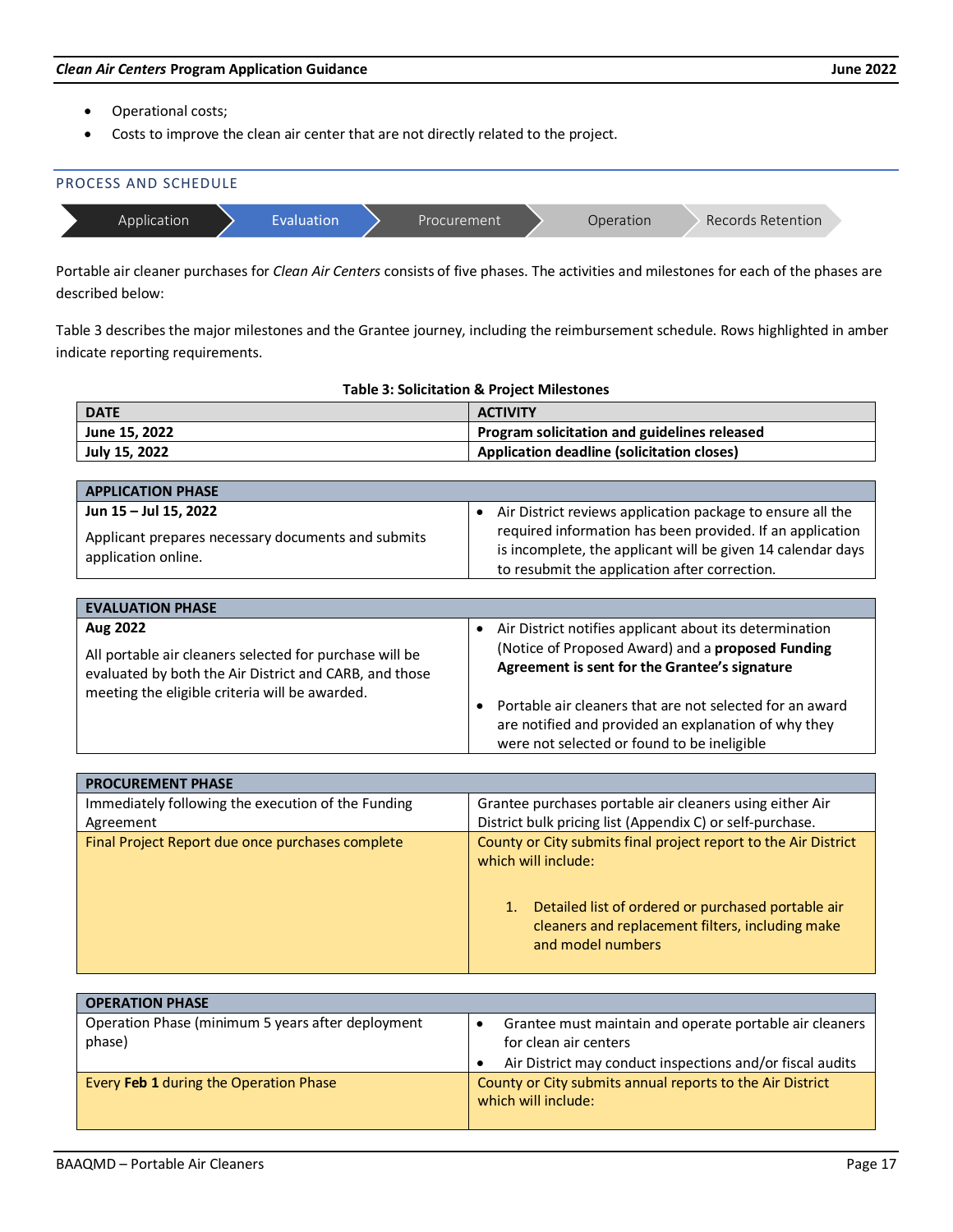| Grant recipient name and entity                                                                                                                                  |
|------------------------------------------------------------------------------------------------------------------------------------------------------------------|
| The portable air cleaner deployment record                                                                                                                       |
| The dates of portable air cleaner<br>$a_{n}$<br>deployment                                                                                                       |
| Number of portable air cleaners deployed<br>$b_{1}$                                                                                                              |
| The address of the facilities where the<br>$C_{n}$<br>portable air cleaners were deployed and<br>whether the facilities are located in<br>vulnerable communities |
| The portable air cleaner model number and<br>d.<br>quantity of the deployed devices                                                                              |
| The estimated number of people at each<br>$e_{1}$<br>deployment location                                                                                         |
| Report feedback on the operations and<br>$f_{\rm{r}}$<br>maintenance of the air portable cleaner,<br>including recommendations for their<br>improved use         |
|                                                                                                                                                                  |

| <b>RECORDS RETENTION</b>                                        |                                                             |
|-----------------------------------------------------------------|-------------------------------------------------------------|
| For 5 years beginning upon completion of the Operation<br>Phase | Grantee must maintain all records in a centralized location |

#### <span id="page-17-0"></span>APPLICATION PHASE

#### APPLICATION FOR PURCHASING PORTABLE AIR CLEANERS

During this phase, the applicant prepares all necessary documents (listed below) and submits an application to [cleanaircenters@baaqmd.gov:](mailto:aflores@baaqmd.gov)

- **[Application Form:](https://www.baaqmd.gov/%7E/media/files/strategic-incentives/clean-air-centers/forms/ab-836-forms-portable-air-cleaner-purchase-docx.docx?la=en)** One application form for all portable air cleaners purchased
- **Application Details:** Applicant name, type of entity, contact information
- **Project Budget:** A line-item cost quote for each portable air cleaner
- **Portable Air Cleaner Information (can also be used as Final Project Report):** Detailed list of portable air cleaners and replacement filters, including make and model numbers
- **Operations Plan:** A plan for operating portable air cleaners is required. The plan must include the logistics of portable air cleaner deployment during wildfires and other smoke events, the management of portable air cleaner inventory and maintenance, and the list of partner organizations and their roles.
- **Deployment estimates:** An estimate of how many potential facilities and the total capacity of the potential facilities where the portable air cleaners may be deployed to serve vulnerable communities. If this quantitative estimate cannot be provided, include a statement on why that is the case and how the program will ensure the deployment of portable air cleaners to serve vulnerable communities.
- **Certifications:** Certification and attestations for application accuracy and completeness

Applications must be submitted via email to Areana Flores, cleanaircenters@baaqmd.gov. If applications for eligible projects exceed funding availability, the Air District may hold applications as backup for additional program funds that may become available. Incomplete applications, applications with ineligible projects, and applications outside the scope of the solicitation may be disqualified. If an application is incomplete, the applicant will be given 14 calendar days to resubmit the application after the applicant has been notified of the error.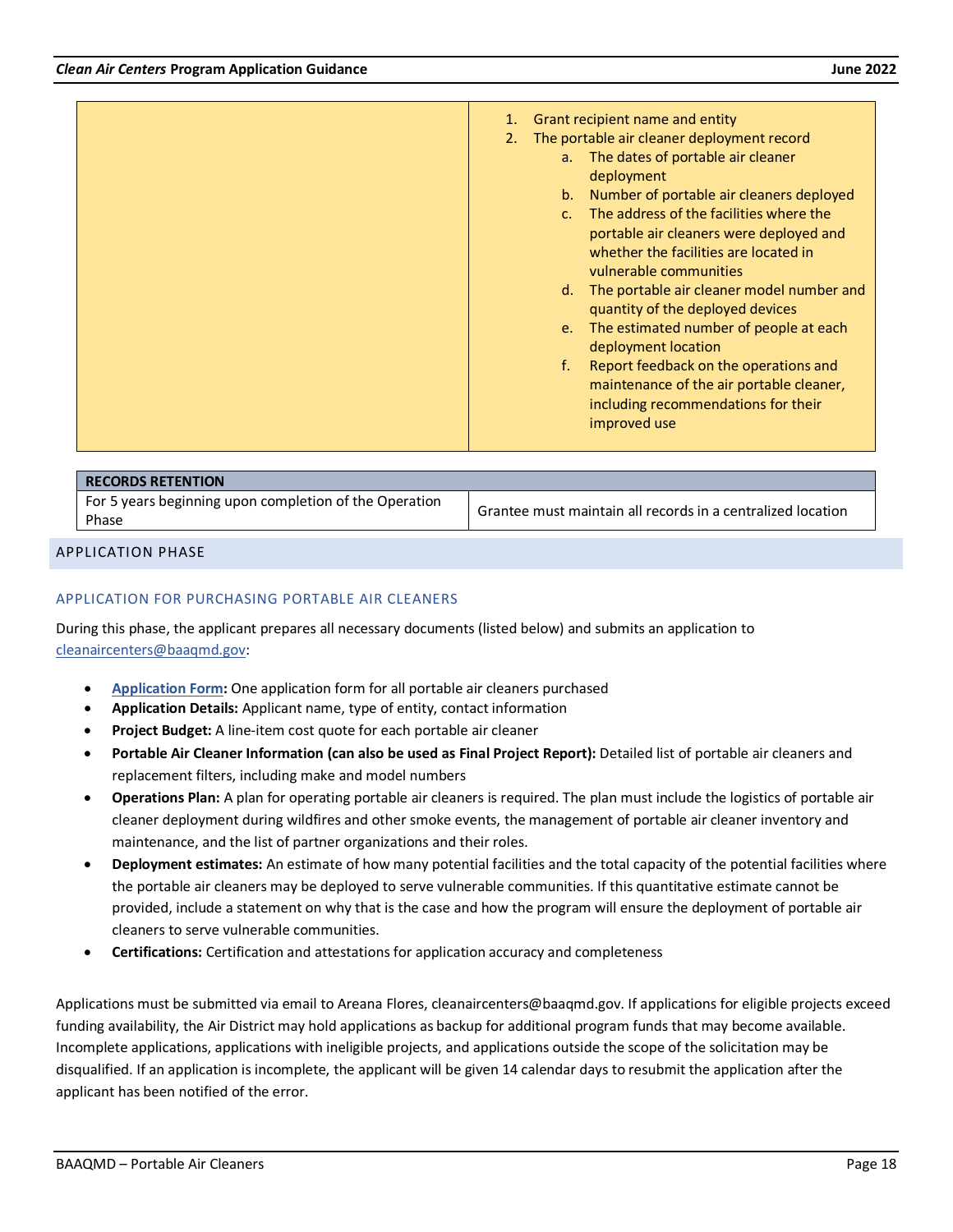#### <span id="page-18-0"></span>EVALUATION PHASE

Applications will be reviewed for completeness.

#### <span id="page-18-1"></span>PURCHASING PHASE & REIMBURSEMENT

During this phase, the County or City has a **maximum of 24 months to order or purchase** portable air cleaners and filter replacements either directly from the vendor or through the Air District. If the County or City purchases directly through the vendor, the Air District will release reimbursement of grant funds **within 60 days** of all portable air cleaner purchases. The Air District recommends that the County or City check with the Air District prior to making direct purchases of devices.

#### **THE FOLLOWING INFORMATION MUST BE SUBMITTED TO PLACE ORDER FROM BAAQMD:**

- Portable air cleaner model and quantity from bulk pricing list (Appendix C)
- Shipping address for delivering portable air cleaners
- Information about delivery at the shipping address (e.g., presence of dock, etc).

# **THE FOLLOWING SUPPORTING DOCUMENTS ARE REQUIRED TO BE SUBMITTED FOR REIMBURSEMENT FOR DIRECT PURCHASES:**

- Report documenting portable air cleaner purchase and serial numbers
- Project invoices and proof of payment and deposit
- Photos of portable air cleaners
- List of portable air cleaner locations

#### <span id="page-18-2"></span>OPERATION PHASE

During this phase, the Grantee will operate and maintain the portable air cleaners for Clean Air Centers for a minimum of five years. The Grantee is required to report on the status of the project annually to the Air District and to cooperate with the Air District and its designees on fiscal audits and inspections of the project.

#### <span id="page-18-3"></span>RECORDS RETENTION PHASE

*The Project Term extends for five additional years after the end of the Operation Phase.* During this phase, the Grantee is required to maintain all Project records in a centralized location for five additional years after the end of the Operation Phase. The Grantee is encouraged to continue maintaining and operating the portable air cleaners, although it is no longer a contractual requirement to do so.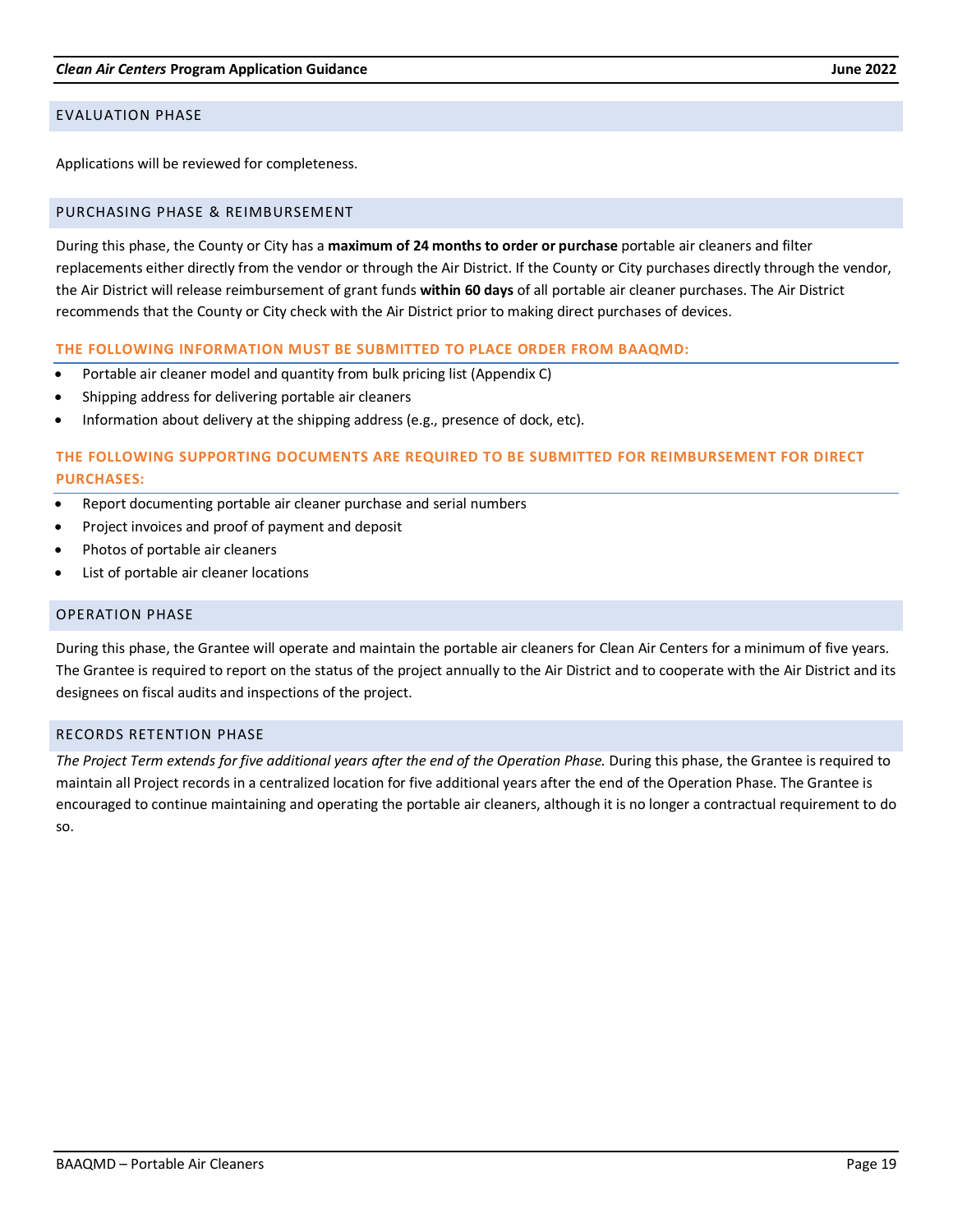# <span id="page-19-0"></span>**HVAC AIR FILTER REPLACEMENT DETAILS**

Project requirements for purchasing high-efficiency air filter replacements.

# ELIGIBILITY AND REQUIREMENTS

- *Eligible applicants are County or City-level public agencies* who either own the property/equipment where the air filter replacements will be installed, or provide evidence (e.g., lease agreement) from the property owner allowing facility to be used as a Clean Air Center.
- Facilities must have a current HVAC system that can handle high efficiency filters.
- Air filter replacements must have a MERV rating of 13 or greater.
- Air filter replacements must be HEPA certified.

# CLEAN AIR CENTER REQUIREMENTS

- **Location:** Clean Air Centers must be located in or near historically underserved communities (i.e., CalEnviroScreen 4.0 Top 30%).
- **Public Availability:** Clean Air Centers must be available to the general public during wildfire and other smoke events and operate for a minimum of 5 years. Facilities that meet the following criteria shall be given higher priority in the selection process:
	- $\circ$  Facilities located in schools located in or near historically underserved communities
	- $\circ$  Facilities that are close to and provide easy access for vulnerable populations
	- $\circ$  Facilities that have a reasonable capacity to meet the possible clean air center needs of vulnerable populations
	- $\circ$  Facilities that are ready for ventilation and filtration installation, upgrades, or retrofits
- **HVAC Assessment Report (Appendix A):** An assessment of the facility prior to air filter replacements is required and a report must be completed by Qualified Testing Personnel or Qualified Adjusting Personnel containing the following information:
	- o Documentation of current HVAC equipment and general facility condition
	- o Verification that HVAC system can handle MERV 13 or greater filters
	- $\circ$  Verified ventilation rates of the facility and whether those rates are proper for capacity of facility
	- o Documentation of system deficiencies and recommendations
- **Operations Plan:** A plan, including logistics, for clean air center operation during wildfire and other smoke events is required.

# GRANTEE OBLIGATIONS

If selected for grant funding, the County or City will enter into funding agreements with the Air District. Funding agreements will include requirements for: project schedule, deadlines, funding award amount, project scope, performance requirements/ penalties, monitoring and reporting, payment procedures, recordkeeping, termination, repayment, etc. The following are some of the requirements Grantees must agree to and do to participate:

- Pay 100% of up-front costs for air filter replacements (prior to reimbursement);
- Sign (Execute) the Funding Agreement and return to the Air District within 60 days of receiving it;
- Place into service all equipment procured through the Air District as needed during the project term;
- Allow Air District staff or its authorized representatives to inspect the project and conduct financial audits and agree to make available to the Air District all records relating to project performance and expenses incurred.
- Provide list to the Air District of Clean Air Centers, including location, dates and hours of operation, and estimated capacity during a wildfire or other smoke event or report updates to the Clean Air Center Real-Time Emergency Dashboard;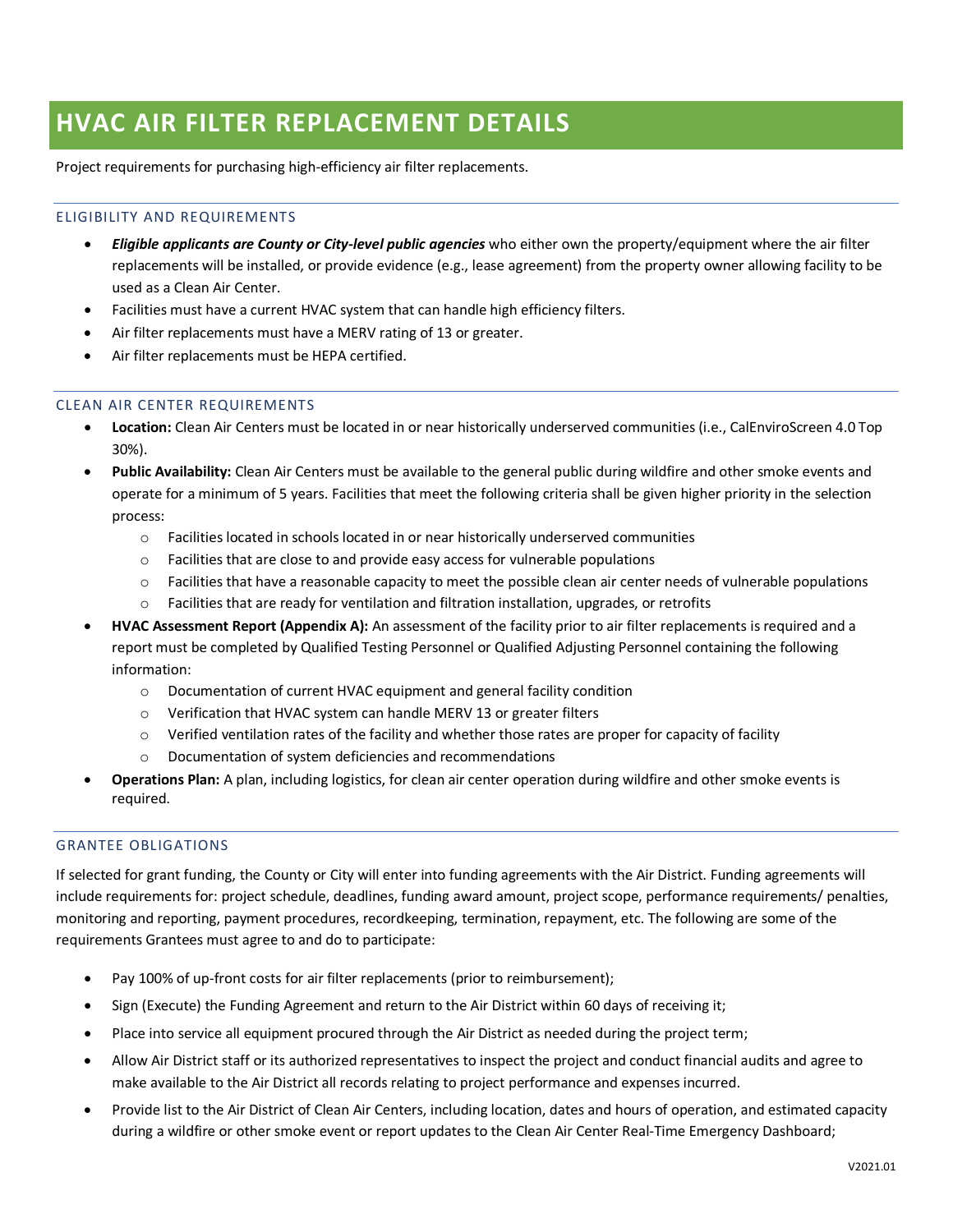#### REPORTING REQUIREMENTS

**Final Project Report:** The Grantee will submit a final document package to Air District which will include:

- 1. HVAC Assessment Report (see Appendix A)
- 2. Detailed list of purchased air filters, including make, model numbers, and MERV rating.

**Annual Operations Report:** Once a project is completed, Grantee is required to submit an annual report with the usage of their *Clean Air Center*. This reporting is required for the five years after the project installation. The report should include the following:

- 1. Grant recipient name
- 2. Facility name and address
- 3. Facility Operation record
	- **a.** The dates and hours of clean air center operation
	- **b.** The estimated number of community members who utilized the clean air facility
	- **c.** Maintenance repairs, filter changes, etc.

#### ELIGIBLE PROJECT COSTS

*Clean Air Center* funds may only be used to reimburse for the costs of the items listed below:

- Air filter replacements with a MERV rating of 13 or greater.
- Air filter replacements that are HEPA certified.

#### INELIGIBLE COSTS

*Clean Air Center* funds may not be used to reimburse for the following costs:

- Administrative costs: accounting for Program funds, fulfilling contractual obligations, audits, reporting and record-keeping requirements specified in the Funding Agreement and in-house contractor or labor expenses, training, and travel;
- Air Quality Monitoring Device;
- Facility assessment;
- Facility approvals and coordination costs;
- Operational costs;
- Costs to improve the clean air center that are not directly related to the project;

#### PROCESS AND SCHEDULE

|  |  | Application | <b>Evaluation</b> |  | Installation <sup>1</sup> | Records Retention |  |
|--|--|-------------|-------------------|--|---------------------------|-------------------|--|
|--|--|-------------|-------------------|--|---------------------------|-------------------|--|

Air filter replacement purchases for *Clean Air Centers* consists of five phases. The activities and milestones for each of the phases are described below:

Table 3 describes the major milestones and the Grantee journey, including the reimbursement schedule. Rows highlighted in amber indicate reporting requirements.

| <b>DATE</b>  | <b>ACTIVITY</b>                              |  |
|--------------|----------------------------------------------|--|
| Jun 15, 2022 | Program solicitation and guidelines released |  |
| Jul 15, 2022 | Application deadline (solicitation closes)   |  |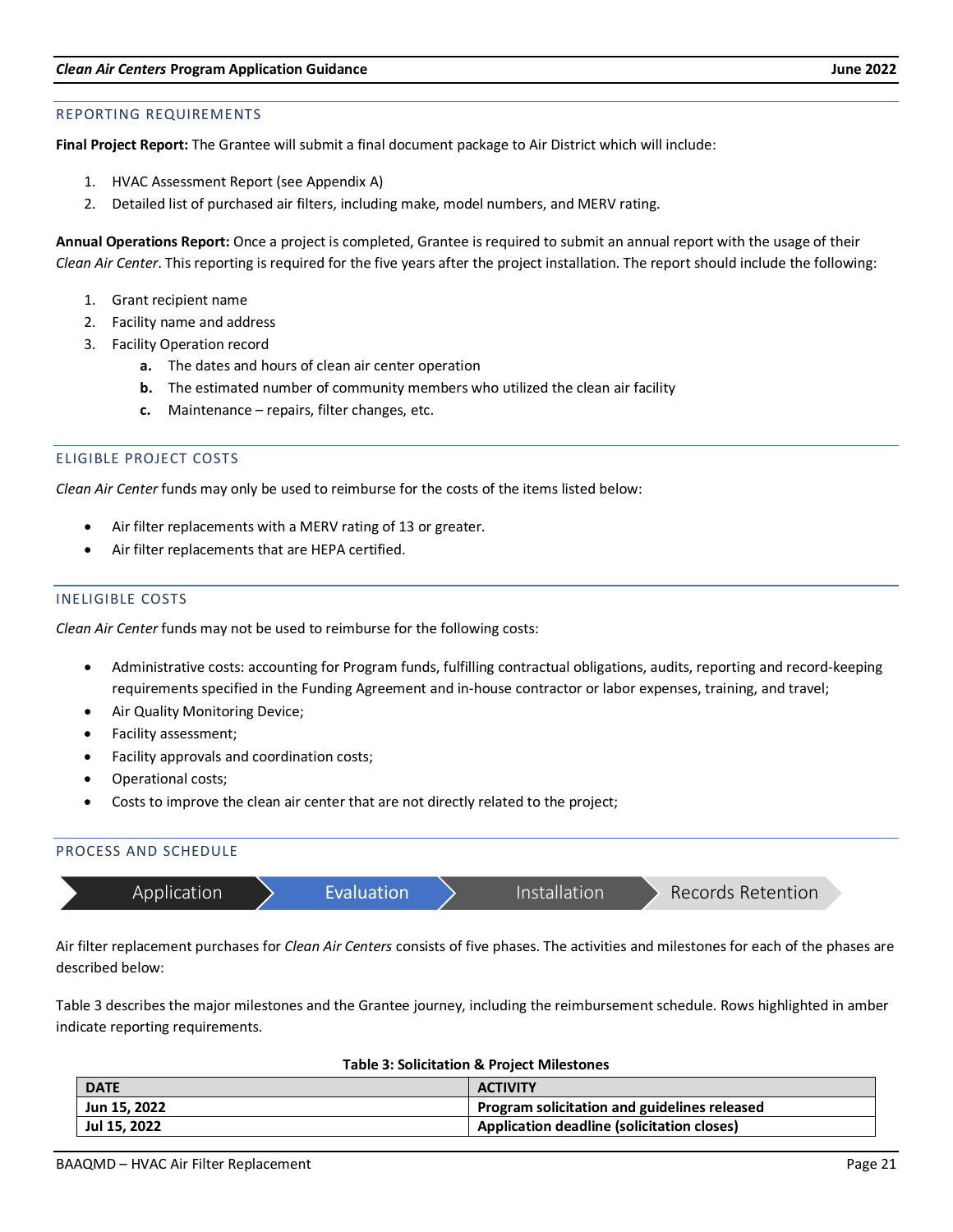| <b>APPLICATION PHASE</b>                                                                                                                                              |                                                                                                                                                                             |
|-----------------------------------------------------------------------------------------------------------------------------------------------------------------------|-----------------------------------------------------------------------------------------------------------------------------------------------------------------------------|
| Jun 15 - Jul 15, 2022                                                                                                                                                 | Air District reviews application package to ensure all the<br>$\bullet$                                                                                                     |
| Applicant prepares necessary documents and submits<br>application online.                                                                                             | required information has been provided. If an application<br>is incomplete, the applicant will be given 14 calendar days<br>to resubmit the application after correction.   |
|                                                                                                                                                                       |                                                                                                                                                                             |
| <b>EVALUATION PHASE</b>                                                                                                                                               |                                                                                                                                                                             |
| Aug 2022                                                                                                                                                              | Air District notifies applicant about its determination<br>$\bullet$                                                                                                        |
| All air filter replacements selected for purchase will be<br>evaluated by both the Air District and CARB, and those<br>meeting the eligible criteria will be awarded. | (Notice of Proposed Award) and a proposed Funding<br>Agreement is sent for the Grantee's signature                                                                          |
|                                                                                                                                                                       | Air filter replacements that are not selected for an award<br>$\bullet$<br>are notified and provided an explanation of why it was<br>not selected or found to be ineligible |

| <b>INSTALLATION PHASE</b>                          |                                                                                                                                                                                                                                       |
|----------------------------------------------------|---------------------------------------------------------------------------------------------------------------------------------------------------------------------------------------------------------------------------------------|
| Immediately following the execution of the Funding | All air filter replacements for Clean Air Centers must be                                                                                                                                                                             |
| Agreement                                          | installed, as needed.                                                                                                                                                                                                                 |
| Final Project Report due once purchases complete   | County or City submits final project report to the Air District<br>which will include:<br>HVAC Assessment Report (see Appendix A)<br>Detailed list of purchased air filters, including make,<br>2.<br>model numbers, and MERV rating. |

| <b>OPERATION PHASE</b>                              |                                                                                                                                                                                                                                                                                                                                                                                          |  |
|-----------------------------------------------------|------------------------------------------------------------------------------------------------------------------------------------------------------------------------------------------------------------------------------------------------------------------------------------------------------------------------------------------------------------------------------------------|--|
| Operation Phase (minimum 5 years after installation | Grantee must maintain air filters for clean air centers<br>$\bullet$                                                                                                                                                                                                                                                                                                                     |  |
| phase)                                              | Air District may conduct inspections and/or fiscal audits                                                                                                                                                                                                                                                                                                                                |  |
| Every Feb 1 during the Operation Phase              | County or City submits annual reports to the Air District<br>which will include:<br>Grant recipient name and facility name<br>3.<br>The facility operation record<br>4.<br>The dates and hours of clean air center<br>d.<br>operation<br>e. The estimated number of community members<br>who utilized the clean air center facility<br>Maintenance – repairs, filter changes, etc.<br>f. |  |
|                                                     |                                                                                                                                                                                                                                                                                                                                                                                          |  |

| <b>RECORDS RETENTION</b>                                        |                                                             |
|-----------------------------------------------------------------|-------------------------------------------------------------|
| For 5 years beginning upon completion of the Operation<br>Phase | Grantee must maintain all records in a centralized location |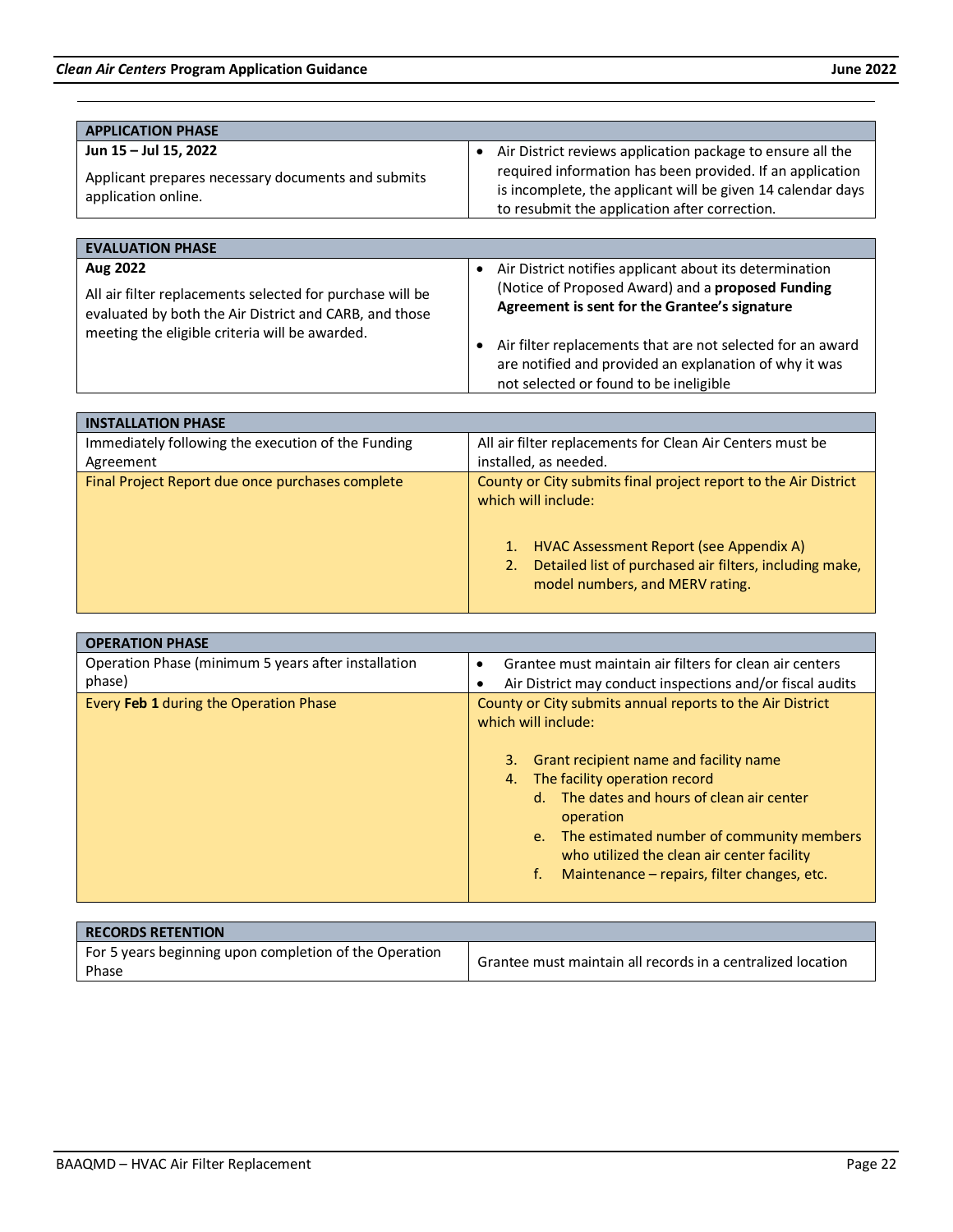#### <span id="page-22-0"></span>APPLICATION PHASE

#### APPLICATION FOR PURCHASING AIR FILTER REPLACEMENTS

During this phase, the applicant prepares all necessary documents (listed below) and submits an application to [cleanaircenters@baaqmd.gov:](mailto:aflores@baaqmd.gov)

- **[Application](https://www.baaqmd.gov/%7E/media/files/strategic-incentives/clean-air-centers/forms/ab-836-forms-air-filter-purchase-docx.docx?la=en) Form:** One application form for all air filter replacements purchased.
- **Application Details:** Facility information including official name, address, responsible parties, and contract information.
- **Vulnerable population and wildfire smoke burden:** Demographic and socio-economic characteristics of vulnerable population served by the facility and the documented evidence of high smoke burden in the past such as AirNow Air Quality Index during wildfire smoke events and/or wildfire smoke health advisory notices.
- **Grant Request Summary:** Grant site and budget summary page and the justification of the amount of air filters purchase.
- **High-Efficiency Air Filter Readiness (can be used in Final Report):** HVAC Assessment Report showing that the current system can handle the high efficiency air filters purchased through the grant.
- **Operations Plan:** Plan for clean air center operation during wildfires and other smoke events
- **Certifications:** Certification and Attestations for Application Accuracy and Completeness
- **Supporting Documentation:** Site-specific itemized contractor estimate supporting amount requested.

Applications must be submitted via email to Areana Flores, cleanaircenters@baaqmd.gov. If applications for eligible projects exceed funding availability, the Air District may hold applications as backup for additional program funds that may become available. Incomplete applications, applications with ineligible projects, and applications outside the scope of the solicitation may be disqualified. If an application is incomplete, the applicant will be given 14 calendar days to resubmit the application after the applicant has been notified of the error.

#### <span id="page-22-1"></span>EVALUATION PHASE

Applications will be reviewed for completeness.

#### <span id="page-22-2"></span>INSTALLATION PHASE & REIMBURSEMENT

During this phase, the County or City has a **maximum of 24 months to purchase** air filter replacements. The Air District will release reimbursement of grant funds **within 60 days** of all air filter purchases. The Installation Phase ends on the date that air filter replacements are installed in Clean Air Centers.

#### **THE FOLLOWING SUPPORTING DOCUMENTS ARE REQUIRED TO BE SUBMITTED FOR REIMBURSEMENT:**

- Report documenting air filter purchase and serial numbers
- Project invoices and proof of payment and deposit
- List of Clean Air Center locations

#### <span id="page-22-3"></span>OPERATION PHASE

During this phase, the Grantee will operate and maintain the *Clean Air Centers* for a minimum of five years. The Grantee is required to report on the status of the project annually to the Air District, to maintain the required insurance, and to cooperate with the Air District and its designees on fiscal audits and inspections of the project.

#### <span id="page-22-4"></span>RECORDS RETENTION PHASE

*The Project Term extends for five additional years after the end of the Installation Phase.* During this phase, the Grantee is required to maintain all Project records in a centralized location for five additional years after the end of the Installation Phase. The Grantee is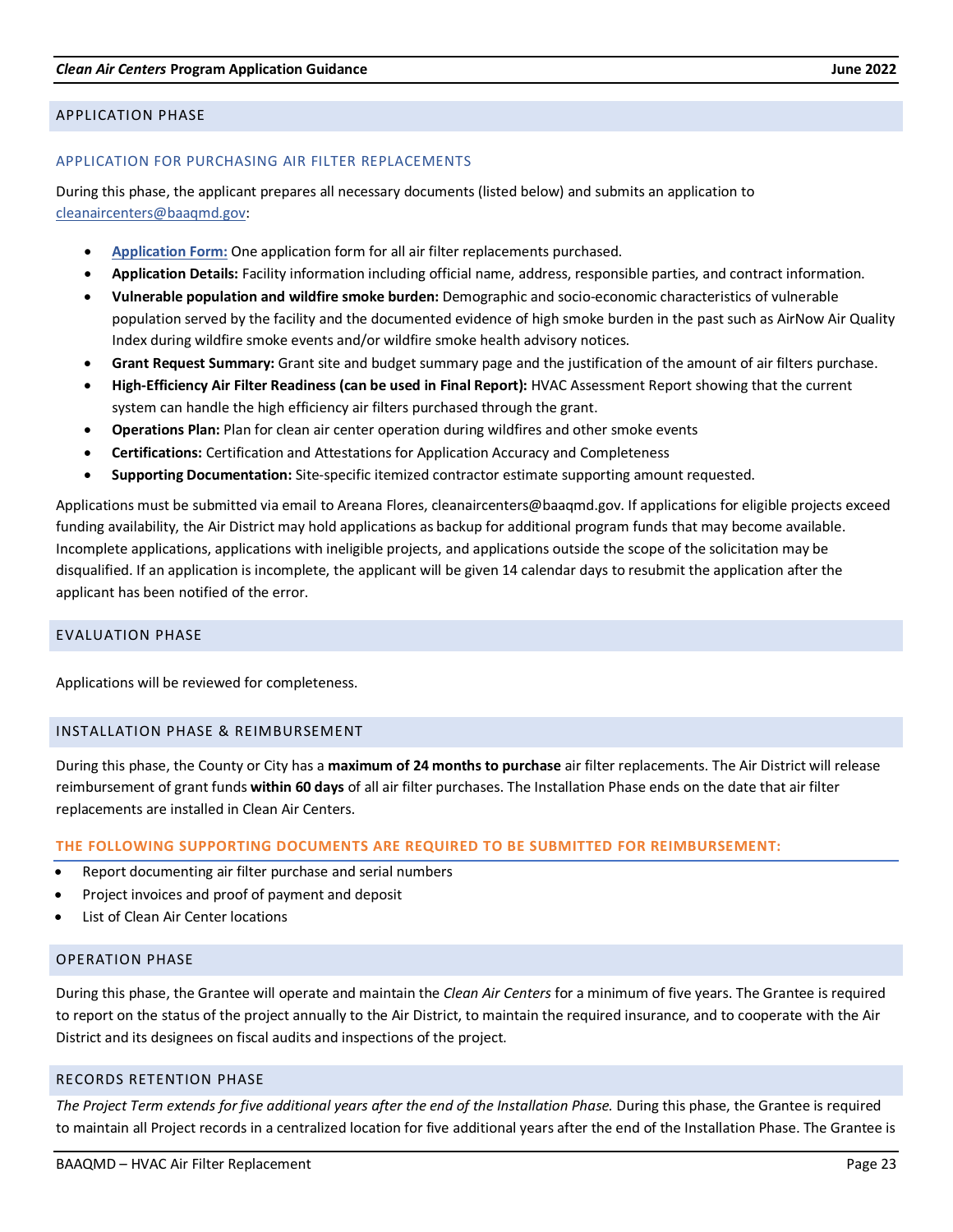encouraged to continue purchasing air filter replacements to maintain Clean Air Centers, although it is no longer a contractual requirement to do so.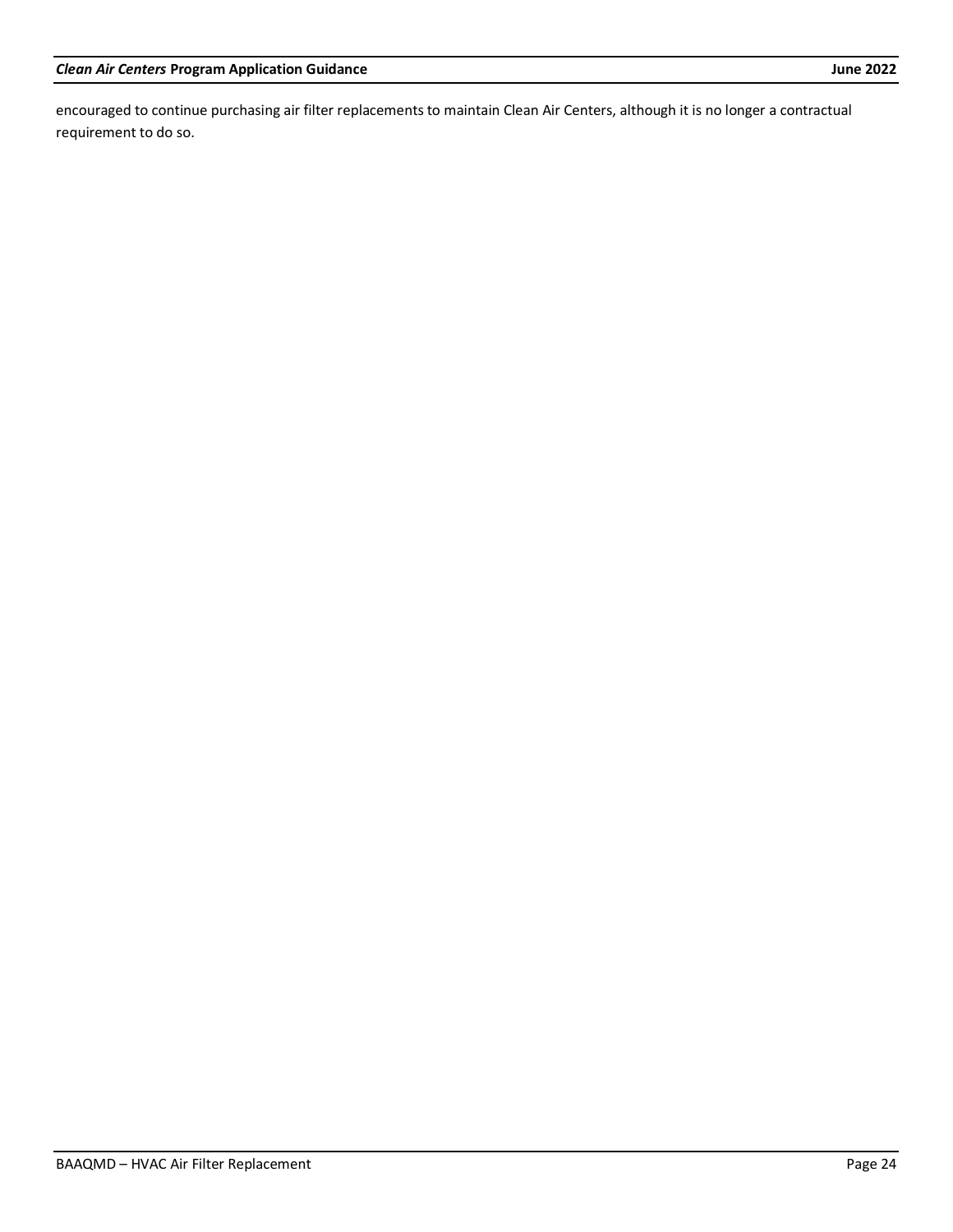# **APPENDICES**

# <span id="page-24-0"></span>ADDITIONAL INFORMATION AND QUESTIONS

The Air District reserves the right to modify this solicitation at its sole discretion. Please check the Clean Air Centers Program website a[t www.baaqmd.gov/cleanaircenters](http://www.baaqmd.gov/cleanaircenters) for updates.

Program workshop or one-on-one meetings will be held to provide an overview of this solicitation and answer questions from interested parties. Written questions will be accepted by email and should be sent t[o cleanaircenters@baaqmd.gov](mailto:aflores@baaqmd.gov) with the subject line "RE: *Clean Air Centers* Program." Responses to all of the written questions received will be collected and posted on the Program website throughout the Program solicitation no later than March 15, 2022 at: [www.baaqmd.gov/cleanaircenters.](http://www.baaqmd.gov/cleanaircenters)

# <span id="page-24-1"></span>APPENDIX A: HVAC ASSESSMENT REPORT

This appendix describes the information that will be required in the [HVAC Assessment Report.](https://prod-cm-baaqmd-preview.cylogy.com/%7E/media/files/strategic-incentives/clean-air-centers/forms/clean-air-center-hvac-assessment-report-pdf.pdf?la=en) The assessment report should be completed by Qualified Testing Personnel or Qualified Adjusting Personnel and submitted via email to [cleanaircenters@baaqmd.gov.](mailto:aflores@baaqmd.gov) The assessment report forms will be made available for use in on the program web page [\(https://ww2.arb.ca.gov/our-work/programs/wildfire-smoke-clean-air-center-grant\)](https://ww2.arb.ca.gov/our-work/programs/wildfire-smoke-clean-air-center-grant).

- 1. Name and address of facility and person or contractor preparing and certifying the report.
- 2. Documentation of HVAC equipment model number, general condition of unit, and any additional information that could be used to assess replacement and repair options given potential for ventilation and filtration upgrade.
- 3. Assessment that the current HVAC system can handle air filters with the MERV of 13 or greater or needs to be upgraded to handle such air filters.
- 4. The verified ventilation rates for facility and whether those rates are proper for the capacity of facility.
- 5. Documentation of system deficiencies and recommendations for additional maintenance, replacement, or upgrades to improve ventilation, energy efficiency, safety, or performance.

# <span id="page-24-2"></span>APPENDIX B: HVAC VERIFICATION REPORT

This appendix describes the information that will be required in the [HVAC Verification Report.](https://prod-cm-baaqmd-preview.cylogy.com/%7E/media/files/strategic-incentives/clean-air-centers/forms/clean-air-center-hvac-verification-report-pdf.pdf?la=en) The verification report should be completed by Qualified Testing Personnel or Qualified Adjusting Personnel and submitted via email to [cleanaircenters@baaqmd.gov.](mailto:aflores@baaqmd.gov) The verification report forms will be made available for use in on the program web page [\(https://ww2.arb.ca.gov/our-work/programs/wildfire-smoke-clean-air-center-grant](https://ww2.arb.ca.gov/our-work/programs/wildfire-smoke-clean-air-center-grant) ).

- 1. Name and address of facility and person or contractor preparing and certifying the report.
- 2. Description of assessment, maintenance, adjustment, repair, upgrade, and replacement activities and outcomes.
- 3. Verification that filters with the MERV rating of 13 or greater have been installed.
- 4. The verified ventilation rates for facility and whether those rates are proper for the capacity of facility.
- 5. Documentation of system deficiencies and recommendations for additional maintenance, replacement, or upgrades to improve energy efficiency, safety, or performance.
- 6. Documentation of initial operating verifications, adjustments, and final operating verifications, and document any adjustments or repairs performed.
- 7. Verification of installation of carbon dioxide monitors, including make and model of monitors.
- 8. Verification that all required work has been performed by Qualified Testing or Adjusting Personnel or other qualified technician as specified by the guidelines, including the provision of the contractor's name and license; acceptance test technician name and certification number, where applicable; TAB technician name and certification number, where applicable; and verification that all construction work has been performed by a Skilled and Trained Workforce.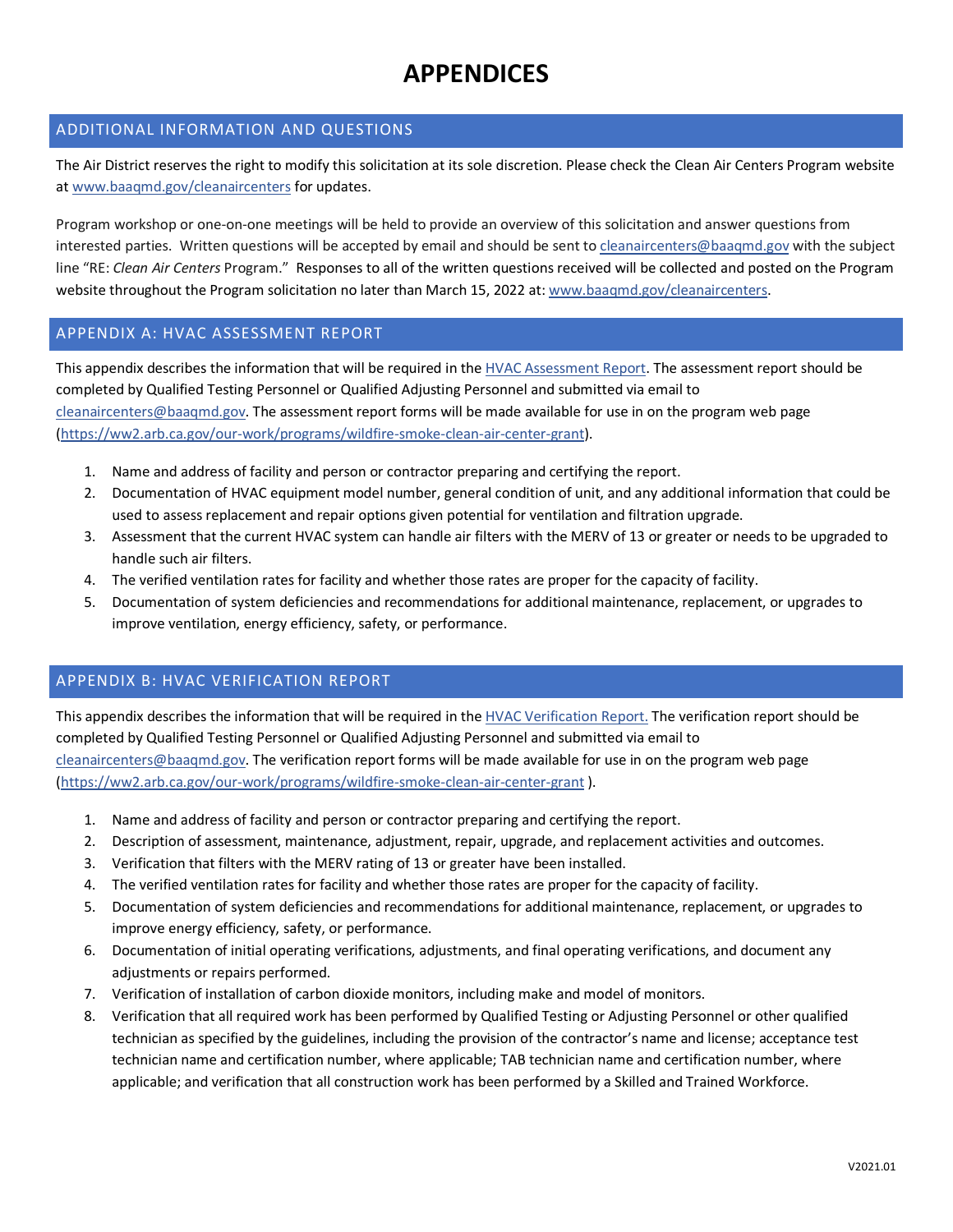# <span id="page-25-0"></span>APPENDIX C: APPROVED PORTABLE AIR CLEANERS

Grantees have two options for purchasing portable air cleaners:

**Option 1:** Buy [a CARB-certified portable air cleaner](https://ww2.arb.ca.gov/list-carb-certified-air-cleaning-devices) directly from vendor and request reimbursement from the Air District.

**Option 2:** Place an order with the Air District requesting type and quantity of portable air cleaners and air filter replacements from **bulk** pricing list below.

|                                | Aeris Health Inc. -<br>AA-WH-31-110-US-EU-00 | <b>Alen Corporation</b><br>- BreatheSmart 75i         | <b>Blaisdell-</b><br><b>AeraMax Professional IV</b><br>9451201 | Genesis Air 2008 RGS                          |
|--------------------------------|----------------------------------------------|-------------------------------------------------------|----------------------------------------------------------------|-----------------------------------------------|
| Website:                       | <b>Aeris Health</b>                          | <b>Alen Corporations</b><br>- BreatheSmart 75i        | AeraMax Pro AM4S Air<br>Purifiers - Fellowes <sup>®</sup>      | 2008 RGS Air Purifier  <br><b>Genesis Alr</b> |
| <b>Air Flow</b>                | 390 CFM                                      | 350 CFM                                               | 440 CFM                                                        | 650 CFM                                       |
| Costs for*<br>Unit             | \$699.30                                     | \$653.69 (shipping varies)                            | $$1215 - $1350$                                                | \$1500 - \$1700                               |
| <b>HEPA filter replacement</b> | \$139.30                                     | \$109.65 (shipping varies)                            | $$161 - $180$                                                  | \$229                                         |
| Carbon filter replacement      | All filters are combined in one<br>unit      | All filters are combined in one<br>unit               | $$95.50 - $108$                                                | \$129                                         |
| Pre-filter replacement         | All filters are combined in one<br>unit      | All filters are combined in one<br>unit               | $$19.25 - $21.50$                                              | \$49                                          |
| <b>Dimensions</b>              | 14.5" w x 15.2" d x 23.6" tall               | 27"H x 18.5"W x 11.5"D                                | 19.6" x 34.7" x 9"                                             | 15"L x 13.25"W x 33.25"H                      |
| Weight                         | 35.2 lbs.                                    | 27 lbs.                                               | 35 lbs.                                                        | 58.2 lbs.                                     |
| <b>Power requirements</b>      |                                              | Each unit is 45 watts                                 | Each unit is 2 amp                                             |                                               |
| <b>Portability traits</b>      |                                              | Has a molded in handle and<br>two casters in the back |                                                                |                                               |
| Stackable?                     | <b>No</b>                                    | <b>No</b>                                             | <b>No</b>                                                      | Yes, 3 or 4                                   |
| Noise level on high            | 65 dB                                        | 49 dB                                                 | 68 dB                                                          | 69 dB                                         |

| Category 1 Units (300-600 CFM) |  |  |
|--------------------------------|--|--|

|                                | Helen of Troy -             | Medify Air -                            | <b>Murphy Enterprises of</b>            | <b>Murphy Enterprises of</b>                    |
|--------------------------------|-----------------------------|-----------------------------------------|-----------------------------------------|-------------------------------------------------|
|                                | Honeywell HPA300            | <b>Medify Air MA-112</b>                | Alabama Inc. -<br>Medify MA-112         | Alabama Inc. -<br>Airpura R600                  |
| Website:                       | Honeywell HEPA Air Purifier | MA-112 Air Purifier<br>- Medify Air     | Medify MA-112 Air Purifier-<br>White    | Airpura R600 All Purpose Air<br><b>Purifier</b> |
| <b>Air Flow</b>                | 320 CFM                     | 556 CFM                                 | 556 CFM                                 | 412 CFM                                         |
| Costs for*<br><b>Unit</b>      | \$196.45                    | \$499.80 - \$558.80                     | \$535.50 - \$565.25                     | \$559.20 - \$629.10                             |
| <b>HEPA filter replacement</b> | \$53.53                     | \$120.80 - \$134.70                     | \$139                                   | \$179.98                                        |
| Carbon filter replacement      | \$19                        | All filters are combined in one<br>unit | All filters are combined in one<br>unit | \$219.98                                        |
| Pre-filter replacement         | Combined with carbon filter | All filters are combined in one<br>unit | All filters are combined in one<br>unit | \$39.98                                         |
| <b>Dimensions</b>              | 20.08"L x 10.83"D x 22.32"H | 28.3"H x 15.7"W x 15.4" D               | 28.3"H x 15.7"W x 15.4" D               | 23" h x 15" diameter                            |
| Weight                         | 17.3 lbs.                   | 33.5 lbs.                               | 33.5 lbs.                               | 62.3 lbs.                                       |
| <b>Power requirements</b>      |                             | Each unit is 95 watts                   | Each unit is 95 watts                   | Each unit is up to 120 watts                    |
| <b>Portability traits</b>      |                             | Has wheels                              | Has wheels                              | Has wheels                                      |
| Stackable?                     | <b>No</b>                   | <b>No</b>                               | <b>No</b>                               | <b>No</b>                                       |
| Noise level on high            | 58.5 dB                     | $< 70$ dB                               | $< 70$ dB                               | 62.3 dB                                         |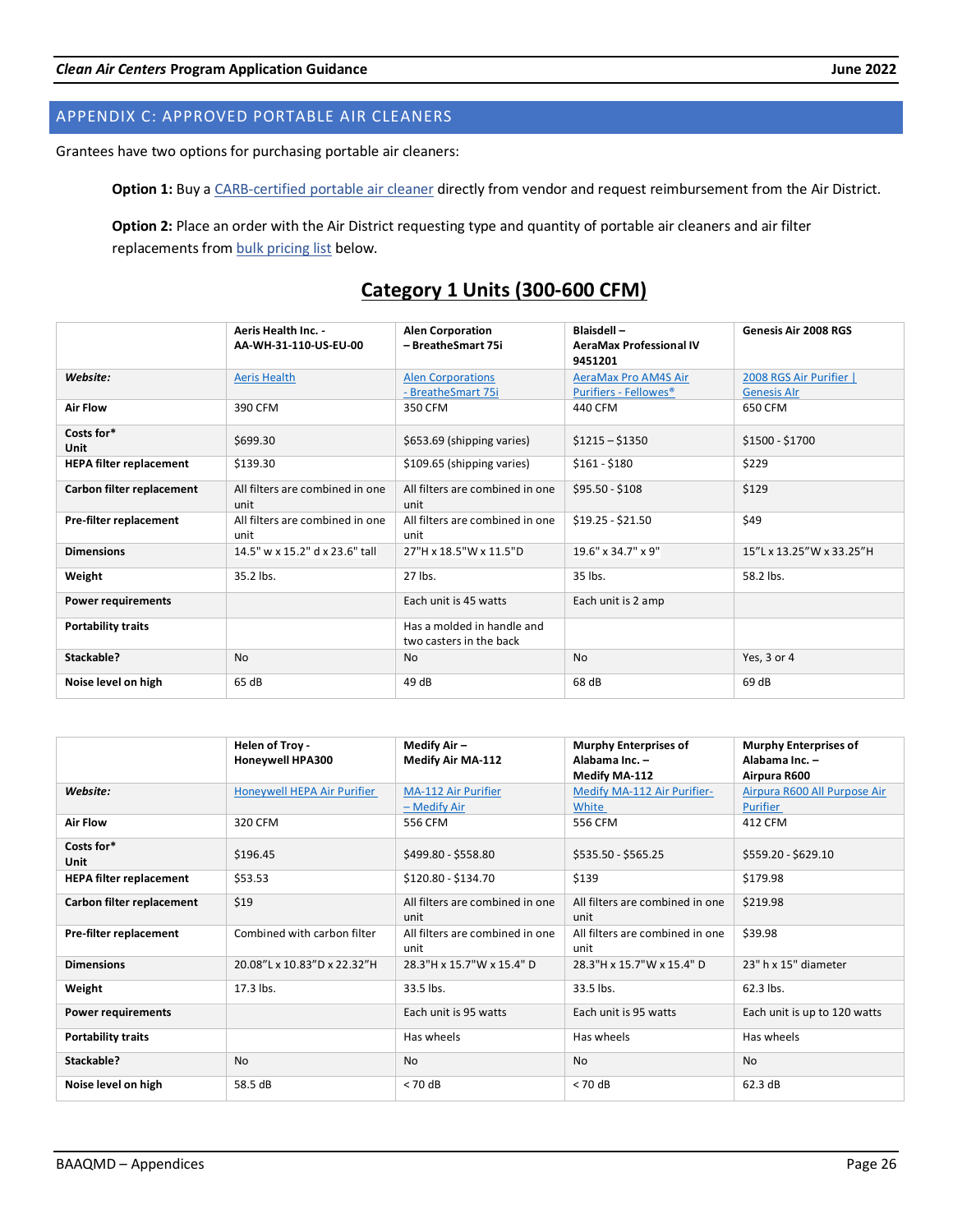# *Clean Air Centers* **Program Application Guidance June 2022**

|                                | Sigler-<br>Opticlean FN1AAF006000                                                     | US Air Purifiers LLC -<br>Airpura R600-EC / R700 | US Air Purifiers LLC -<br>Airpura R600   | US Air Purifiers LLC -<br><b>Field Controls Trio Plus /</b><br>602604400 |
|--------------------------------|---------------------------------------------------------------------------------------|--------------------------------------------------|------------------------------------------|--------------------------------------------------------------------------|
| Website:                       | <b>Carrier Dual-Mode Air</b><br><b>Scrubber &amp; Negative Air</b><br>Machine 600 CFM |                                                  | Airpura R600 R614 Air<br><b>Purifier</b> | <b>Field Controls TRIO Plus</b>                                          |
| <b>Air Flow</b>                | 600 CFM                                                                               | 480 CFM                                          | 412 CFM                                  | 305 CFM                                                                  |
| Costs for*<br>Unit             | $$1650 - $1740$                                                                       | \$689.99                                         | \$545.98                                 | \$587                                                                    |
| <b>HEPA filter replacement</b> | \$298 - \$361 (shipping varies)                                                       | $^{\sim}$ \$180                                  | $^{\sim}$ \$180                          | $$76 - $95$                                                              |
| Carbon filter replacement      | \$13 - \$15 (shipping varies)                                                         | $\sim$ \$219.98                                  | $\sim$ \$219.98                          | All filters are combined in<br>one unit                                  |
| Pre-filter replacement         | \$3 (shipping varies)                                                                 | $\sim$ \$25.54                                   | $\sim$ \$25.54                           | All filters are combined in<br>one unit                                  |
| <b>Dimensions</b>              | 49 5/8" X 17 5/8" 22 1/16"                                                            | 23" H x 15" diameter                             | 23" H x 15" diameter                     | 17.3" L x 9" W x 28" H                                                   |
| Weight                         | 125 lbs.                                                                              | 42 lbs.                                          | 42 lbs.                                  | 26.2 lbs.                                                                |
| <b>Power requirements</b>      |                                                                                       |                                                  |                                          |                                                                          |
| <b>Portability traits</b>      | Has lockable casters                                                                  | Has wheels                                       | Has wheels                               |                                                                          |
| Stackable?                     | <b>No</b>                                                                             | <b>No</b>                                        | <b>No</b>                                | <b>No</b>                                                                |
| Noise level on high            | 48 dB                                                                                 | 62.3 dB                                          | 62.3 dB                                  | 55 dB                                                                    |

# **Category 2 Units (>700 Cubic CFM)**

|                                | <b>AMAIRCARE</b><br><b>Model AirWashPRO</b>                                       | <b>Smarter HEPA - Blast</b><br>CMKQ101.3                                                       | <b>Carrier Opticlean (FN1AAF01</b><br>5)                                | <b>Genesis Air 2008 B</b>                                                        |
|--------------------------------|-----------------------------------------------------------------------------------|------------------------------------------------------------------------------------------------|-------------------------------------------------------------------------|----------------------------------------------------------------------------------|
| Website:                       | Airwash MultiPro* Air<br><b>Filtration System</b><br>(amaircare.com)              | <b>Smart Health Blast -</b><br><b>SmarterHEPA</b>                                              | <b>Carrier Opticlean</b>                                                | 2008 B (1-4) Air Purifier  <br><b>Genesis Air</b>                                |
| <b>Air Flow</b>                | 800 CFM                                                                           | 1300 CFM                                                                                       | 1500 CFM                                                                | 2280 CFM                                                                         |
| Costs for*<br>Unit             | \$850.98                                                                          | ~\$870 - \$960                                                                                 | $\sim$ \$1,750 - $\sim$ \$1,860                                         | $\sim$ \$3,150 - \$3,350                                                         |
| <b>HEPA filter replacement</b> | \$201.60                                                                          | $\sim$ \$120 - \$132                                                                           | ~\$330-\$410 (shipping varies)                                          | \$290                                                                            |
| Carbon filter replacement      | \$345.60 for 12                                                                   | $\sim$ \$88 - \$97                                                                             | $\sim$ \$16 (shipping varies)                                           | \$190                                                                            |
| Pre-filter replacement         | \$108 for 8                                                                       | $$20 - 22$                                                                                     | \$3 (shipping varies)                                                   | \$50                                                                             |
| <b>Dimensions</b>              | 19" W x 20" H x 32"L                                                              | 48.4" x 22.6" x 13"                                                                            | 53-7/16 " x 21-1/8" x 22-<br>1/16"                                      | W22.5" x H30.25" x L44.5"                                                        |
| Weight                         | 42 lbs.                                                                           | 69 lbs.                                                                                        | 150 lbs.                                                                | 163 lbs.                                                                         |
| <b>Power requirements</b>      | Can use extension cord; each<br>unit is 2.6 amp; can daisy<br>chain up to 3 units | Can use extension<br>cord; maximum of 9 units<br>on 15-amp circuit and 14<br>on 20-amp circuit | Each unit is 12 amp; 15-<br>amp breaker can run 3 units<br>on low speed | Can use extension cord;<br>depending on circuit, can<br>plug 2 units into outlet |
| <b>Portability traits</b>      | 1 flexible handle on top, 2<br>molded handles on side                             | 2 wheels on one end for<br>moving; 4 stabilizing legs                                          | on casters with rubber<br>wheels (wheels can be<br>removed)             | 4 casters (removable)                                                            |
| Stackable?                     | During use: up to 3 units<br>Storage: stack up to 4 units                         | During use: up to 2<br>high if secured<br>Storage: can be stacked on<br>side                   | During use: no<br>Storage: no higher than 2<br>boxed units              | During use: up to 3 if wheels<br>secured<br>Storage: up to 3 upright             |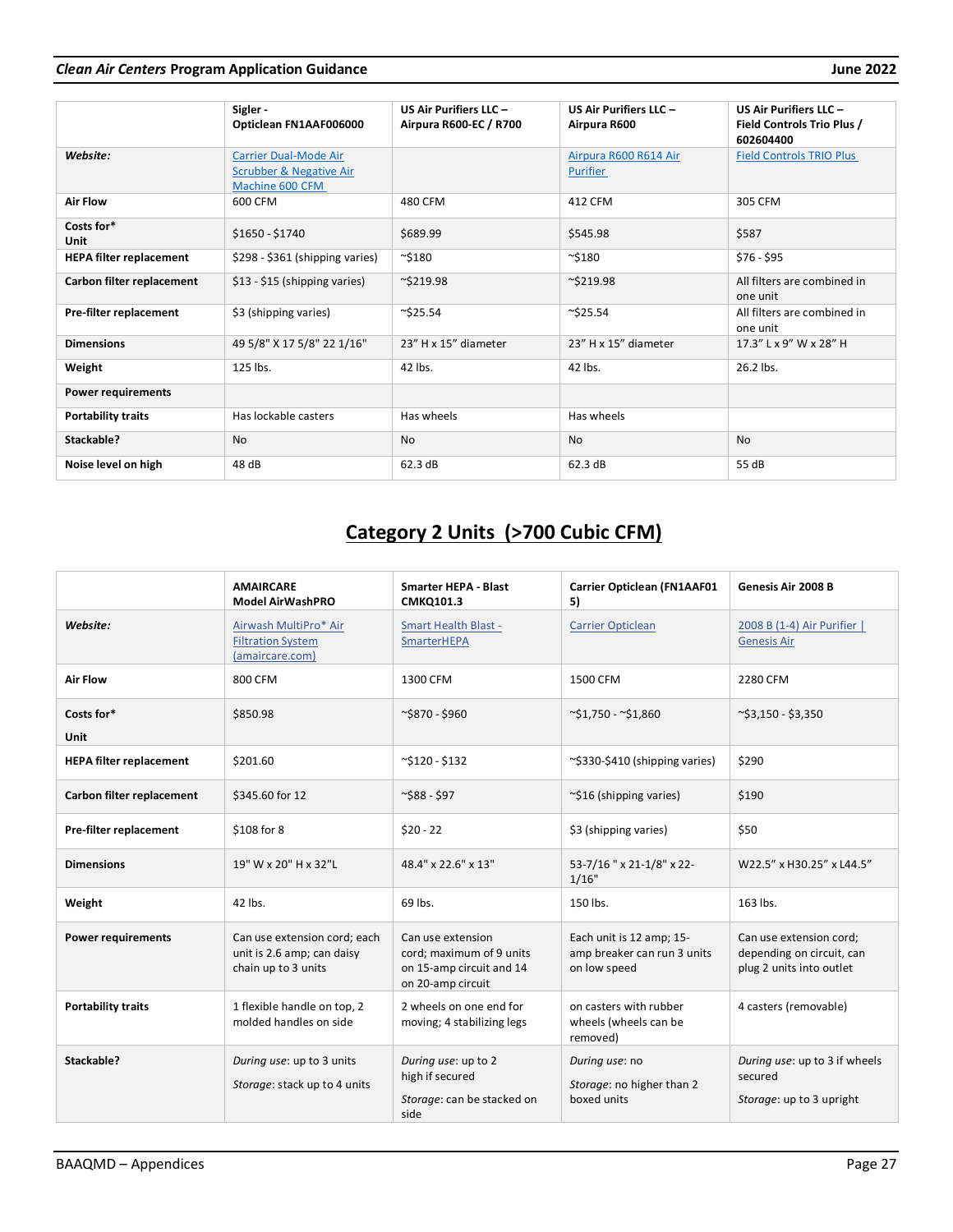#### *Clean Air Centers* **Program Application Guidance June 2022**

| Noise level on high                                          | 86 dB | 48 dB | 62 dB | 73 dB |  |
|--------------------------------------------------------------|-------|-------|-------|-------|--|
| * A range in costs is provided when costs vary by order size |       |       |       |       |  |
| **CFM = Cubic feet per minute                                |       |       |       |       |  |

# <span id="page-27-0"></span>APPENDIX D: INSURANCE GUIDELINES

Grantees who are selected for award must obtain and maintain the required insurance coverage for the duration of their Project's Term. The funding agreement requires that each Grantee provide documentation showing that the Grantee meets the following requirements for each of its projects.

- A. Liability Insurance with a limit of not less than \$1,000,000 per occurrence, of the type usual and customary to the business of the Grantee, and to the operation of any portion of the Project.
- B. Property Insurance in an amount of not less than the insurable value of Project equipment funded under the Agreement, and covering all risks of loss, damage or destruction of such equipment.

Acceptability of Insurers: Insurance is to be placed with insurers with a current A.M. Best's rating of no less than A:VII.

The Air District reserves the right to specify different types or levels of insurance in the Funding Agreement. The Air District may, at its sole discretion, waive or alter this requirement or accept self-insurance in lieu of any required policy of insurance.

# <span id="page-27-1"></span>APPENDIX E: ADDITIONAL REFERENCES

1. Wicks. AB-836 Wildfire Smoke Clean Air Centers for Vulnerable Populations Incentive Pilot Program (2019). [https://leginfo.legislature.ca.gov/faces/billNavClient.xhtml?bill\\_id=201920200AB836.](https://leginfo.legislature.ca.gov/faces/billNavClient.xhtml?bill_id=201920200AB836)

2. ASHRAE, Planning Framework for Protecting Commercial Building Occupants from Smoke During Wildfire Events, [https://www.ashrae.org/file%20library/technical%20resources/covid-19/planningframework-for-protecting-commercial-building](https://www.ashrae.org/file%20library/technical%20resources/covid-19/planningframework-for-protecting-commercial-building-occupants-from-smoke-during-wildfireevents.pdf)[occupants-from-smoke-during-wildfireevents.pdf](https://www.ashrae.org/file%20library/technical%20resources/covid-19/planningframework-for-protecting-commercial-building-occupants-from-smoke-during-wildfireevents.pdf) 

3. US EPA. "Wildfire Smoke A Guide for Public Health Officials Revised 2019." Research Triangle Park, NC: United States Environmental Protection Agency. Office of Air Quality Planning and Standards. Health and Environmental Impacts Division., August 2019. [https://www.airnow.gov/sites/default/files/2020-10/wildfire-smoke-guide-revised2019\\_0.pdf](https://www.airnow.gov/sites/default/files/2020-10/wildfire-smoke-guide-revised2019_0.pdf)

# <span id="page-27-2"></span>APPENDIX F: APPLICATION FORMS AND REPORTING CHECKLISTS

Click the links to access application forms and reporting checklists. You may also download the forms online at [www.baaqmd.gov/cleanaircenters.](http://www.baaqmd.gov/cleanaircenters)

#### APPLICATION

- [Application checklist](https://www.baaqmd.gov/%7E/media/files/strategic-incentives/clean-air-centers/forms/clean-air-center-application-checklist-pdf.pdf?la=en)
- **Application Cover Sheet**

#### FACILITY VENTILATION UPGRADE

- [Facility Ventilation Upgrade Application](https://www.baaqmd.gov/%7E/media/files/strategic-incentives/clean-air-centers/forms/ab-836-forms-facility-ventilation-upgrade-docx.docx?la=en)
- [Facility ventilation upgrade reporting checklist](https://www.baaqmd.gov/%7E/media/files/strategic-incentives/clean-air-centers/forms/clean-air-center-facility-ventilation-upgrade-reporting-checklist-pdf.pdf?la=en)

# PORTABLE AIR CLEANERS